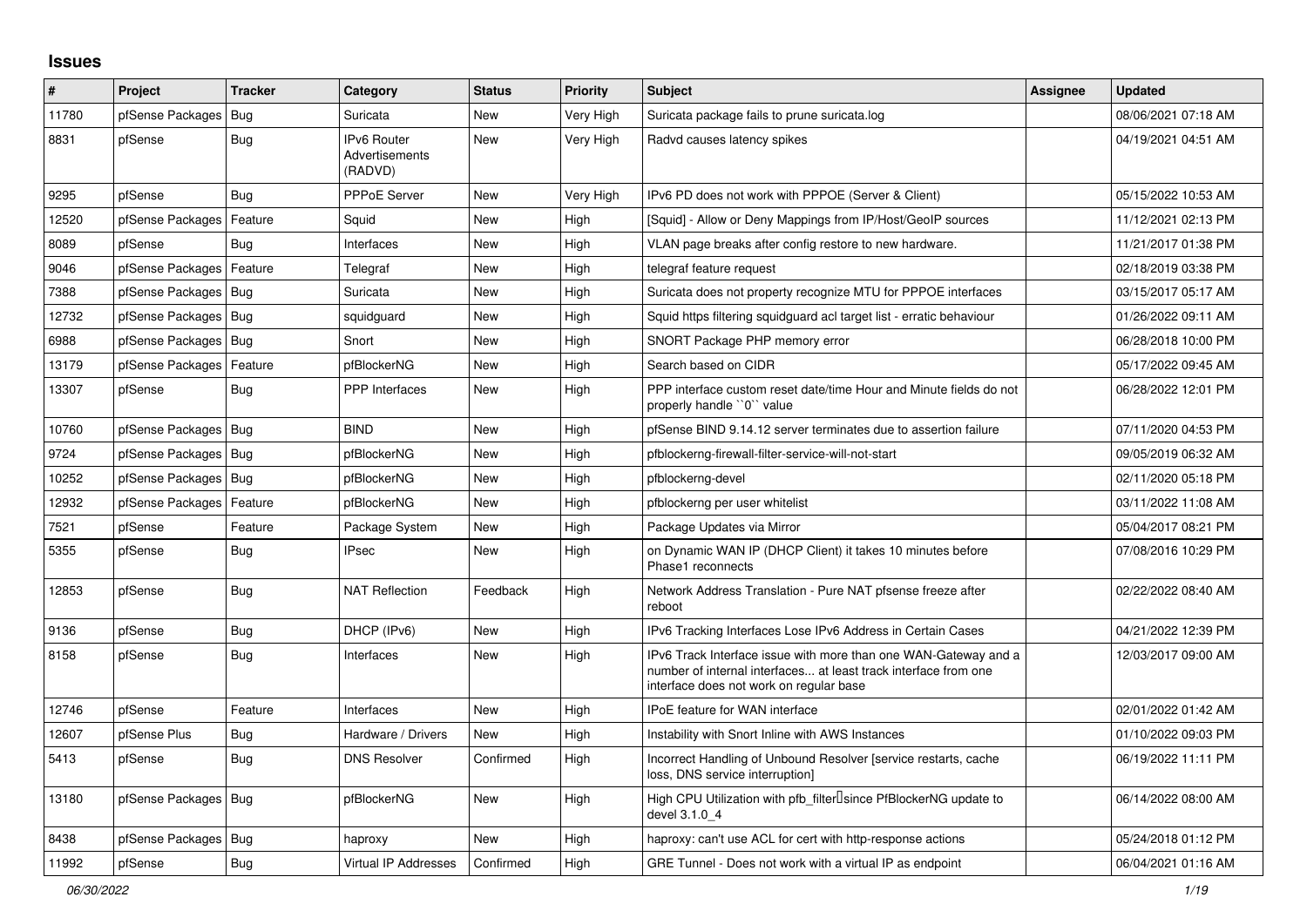| ∦     | Project                | <b>Tracker</b> | Category          | <b>Status</b> | <b>Priority</b> | <b>Subject</b>                                                                                                                        | <b>Assignee</b> | <b>Updated</b>      |
|-------|------------------------|----------------|-------------------|---------------|-----------------|---------------------------------------------------------------------------------------------------------------------------------------|-----------------|---------------------|
| 11158 | pfSense Packages       | <b>Bug</b>     | <b>FRR</b>        | New           | High            | <b>FRR Prefix Lists</b>                                                                                                               |                 | 12/30/2020 04:55 PM |
| 11936 | pfSense Packages       | Bug            | <b>FRR</b>        | Incomplete    | High            | FRR does not connect BGP when using password                                                                                          |                 | 05/19/2021 08:12 AM |
| 11534 | pfSense Packages       | Regression     | FreeRADIUS        | New           | High            | FreeRADIUS EAP anonymous connection forbidden out-of-tunnel                                                                           |                 | 07/14/2021 02:32 AM |
| 8513  | pfSense Packages       | Bug            | FreeRADIUS        | <b>New</b>    | High            | Freeradius 3.x Idap problem                                                                                                           |                 | 02/18/2019 05:22 PM |
| 8050  | pfSense                | Bug            | Interfaces        | <b>New</b>    | High            | Enabling bridge while interfaces have link freezes console                                                                            |                 | 11/03/2017 04:38 PM |
| 13227 | pfSense                | Feature        | <b>IPsec</b>      | New           | High            | Enable IPSec Virtual IP Pool assignment by Radius for Mobile<br>Users - SIMPLE FIX                                                    |                 | 05/27/2022 10:15 AM |
| 4845  | pfSense                | Bug            | CARP              | Confirmed     | High            | CARP preemption doesn't switch to backup where connectivity<br>between systems is lost but not NIC link                               |                 | 07/28/2015 07:55 AM |
| 11563 | pfSense Packages       | Bug            | <b>BIND</b>       | <b>New</b>    | High            | BIND GUI writes TXT records > 255 characters                                                                                          |                 | 02/27/2021 07:11 AM |
| 11572 | pfSense Packages       | Bug            | pfBlockerNG       | <b>New</b>    | High            | Auto created firewall rules have IPv4 as protocol only - even for<br>IPv6 lists.                                                      |                 | 06/25/2022 10:59 AM |
| 12632 | pfSense                | <b>Bug</b>     | Gateways          | <b>New</b>    | High            | Assigning a /30 WAN IP address at the console does not save the<br>gateway correctly                                                  |                 | 06/28/2022 12:01 PM |
| 13311 | pfSense Docs           | New Content    | Troubleshooting   | <b>New</b>    | High            | Add troubleshooting tips for ZFS boot issues                                                                                          |                 | 06/28/2022 11:04 AM |
| 7730  | pfSense                | Bug            | Interfaces        | <b>New</b>    | High            | 2.3.4 1 greX: loop detected when hit save on filter rules or<br>interfaces                                                            |                 | 07/27/2017 08:16 AM |
| 12767 | pfSense Packages   Bug |                | Avahi             | New           | Normal          | Package radavahi-daemon does does not exist in current<br>pfSense version and it has been removed"" message on pfSense<br>2.7 restore |                 | 02/07/2022 11:28 AM |
| 13253 | pfSense                | Bug            | DHCP (IPv6)       | New           | Normal          | 'dhcp6c'' is not restarted when applying settings when multiple<br>WANs are configured for DHCP6                                      |                 | 06/28/2022 12:01 PM |
| 8146  | pfSense Packages       | Feature        | <b>BIND</b>       | <b>New</b>    | Normal          | Zone Domain Records more powerfull for BIND Zones                                                                                     |                 | 08/13/2019 09:39 AM |
| 12367 | pfSense                | Todo           | Installer         | <b>New</b>    | Normal          | ZFS: Do not show memstick disk on target list                                                                                         |                 | 09/13/2021 07:37 AM |
| 7974  | pfSense                | Feature        | Dashboard         | New           | Normal          | ZFS RAID Monitor Not available                                                                                                        |                 | 08/20/2019 01:34 PM |
| 7541  | pfSense                | Feature        | Installer         | New           | Normal          | ZFS Install, add hot spare option                                                                                                     |                 | 08/14/2019 09:32 AM |
| 7812  | pfSense                | Feature        | Web Interface     | <b>New</b>    | Normal          | ZFS handling of autopreplace                                                                                                          |                 | 08/13/2019 03:53 PM |
| 9226  | pfSense                | Feature        | Web Interface     | New           | Normal          | zfs GUI functionality - alerts                                                                                                        |                 | 12/31/2020 02:50 PM |
| 12130 | pfSense Packages       | <b>Bug</b>     | Zeek              | New           | Normal          | Zeek fails to start                                                                                                                   |                 | 07/15/2021 02:00 AM |
| 12009 | pfSense Packages   Bug |                | Zabbix            | New           | Normal          | Zabbix Agent starts twice by /etc/rc.start packages                                                                                   |                 | 06/08/2021 01:35 AM |
| 13128 | pfSense Packages Bug   |                | Zabbix            | New           | Normal          | Zabbix Agent 6: HA Server Setup                                                                                                       |                 | 05/05/2022 01:55 AM |
| 11974 | pfSense                | Feature        | <b>XMLRPC</b>     | New           | Normal          | XMLRPC synchronization for igmmproxy settings                                                                                         |                 | 05/29/2021 03:58 PM |
| 8170  | pfSense                | Feature        | <b>XMLRPC</b>     | New           | Normal          | XMLRPC Sync deletes entires on remote System                                                                                          |                 | 08/21/2019 10:42 AM |
| 11953 | pfSense                | <b>Bug</b>     | <b>IGMP Proxy</b> | New           | Normal          | XG-1541 crashes when igmpproxy is enabled and network<br>interfaces status change                                                     |                 | 05/24/2021 04:55 PM |
| 13141 | pfSense Packages   Bug |                | squidguard        | New           | Normal          | wrong page squidguard block                                                                                                           |                 | 05/09/2022 05:33 PM |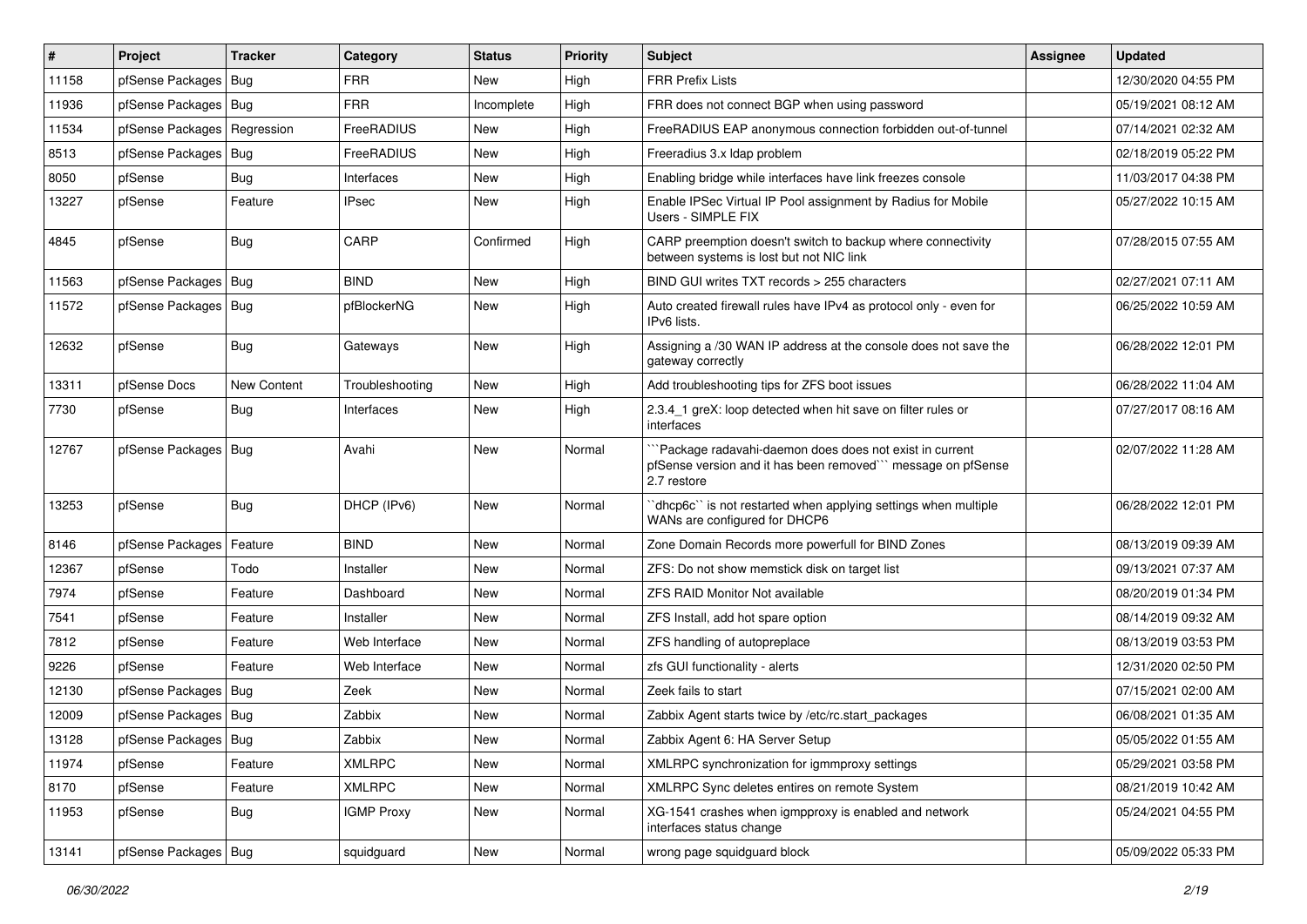| $\vert$ # | <b>Project</b>         | <b>Tracker</b>     | Category                            | <b>Status</b> | Priority | <b>Subject</b>                                                                                                                                         | <b>Assignee</b> | Updated             |
|-----------|------------------------|--------------------|-------------------------------------|---------------|----------|--------------------------------------------------------------------------------------------------------------------------------------------------------|-----------------|---------------------|
| 8566      | pfSense                | Bug                | CARP                                | <b>New</b>    | Normal   | Wrong IPv6 source in NS request in case using of IPv6 alias                                                                                            |                 | 06/12/2018 01:26 PM |
| 12812     | pfSense Packages       | Feature            | arpwatch                            | <b>New</b>    | Normal   | Would it be helpful if the FreeBSD net-mgmt/arpwatch port had an<br>option to use mail/dma for mail delivery?                                          |                 | 02/16/2022 06:09 PM |
| 13016     | pfSense Docs           | <b>New Content</b> | Virtualization                      | <b>New</b>    | Normal   | Workaround for bandwith issues since 2.6 when installed in<br>Hyper-V                                                                                  |                 | 04/01/2022 01:06 PM |
| 7986      | pfSense                | Bug                | Wireless                            | New           | Normal   | WLAN card no longer properly initialized under 2.4.0                                                                                                   |                 | 06/19/2020 08:08 AM |
| 7367      | pfSense Packages       | Feature            | Squid                               | New           | Normal   | <b>Wizard for Squid</b>                                                                                                                                |                 | 03/14/2017 01:59 PM |
| 11302     | pfSense                | Feature            | WireGuard                           | New           | Normal   | WireGuard XMLRPC sync                                                                                                                                  |                 | 03/19/2021 10:59 AM |
| 11604     | pfSense                | Feature            | WireGuard                           | <b>New</b>    | Normal   | WireGuard Dynamic Listen Port Randomization                                                                                                            |                 | 03/19/2021 10:59 AM |
| 12121     | pfSense                | Feature            | OpenVPN                             | New           | Normal   | Wider "local network(s)" fields in OpenVPN server configuration                                                                                        |                 | 07/19/2021 07:37 AM |
| 1186      | pfSense                | <b>Bug</b>         | <b>RRD Graphs</b>                   | Confirmed     | Normal   | When in pure routing mode the rrd graphs are blank                                                                                                     |                 | 09/16/2015 04:31 PM |
| 9626      | pfSense                | Bug                | Web Interface                       | <b>New</b>    | Normal   | When deny write permission is assigned to a user, there is no error<br>feedback if the user tries to write something                                   |                 | 06/25/2022 05:41 PM |
| 3771      | pfSense                | Bug                | DHCP (IPv4)                         | <b>New</b>    | Normal   | Webinterface and dhcpdcrashes with 500+ static leases                                                                                                  |                 | 08/21/2019 09:26 AM |
| 8419      | pfSense                | Bug                | Web Interface                       | <b>New</b>    | Normal   | webgui, when menubar is fixed to the top of the screen, the last<br>items of long menus cannot be seen/used.                                           |                 | 07/19/2018 03:10 PM |
| 8036      | pfSense                | Feature            | <b>IPsec</b>                        | <b>New</b>    | Normal   | Want to run multiple Mobile Client IKEv2 server instances                                                                                              |                 | 08/14/2019 09:31 AM |
| 12764     | pfSense                | <b>Bug</b>         | Gateways                            | New           | Normal   | VTI gateway status is pending after assigning the VTI interface                                                                                        |                 | 02/07/2022 05:41 AM |
| 1337      | pfSense                | Feature            | Interfaces                          | Assigned      | Normal   | VLANs with different MAC address than parent interface                                                                                                 |                 | 04/21/2022 12:39 PM |
| 6977      | pfSense                | Bug                | Interfaces                          | New           | Normal   | VLAN traffic is erroneously counted as underlying iface (untagged)<br>traffic                                                                          |                 | 08/13/2019 02:56 PM |
| 9453      | pfSense                | Bug                | <b>LAGG Interfaces</b>              | New           | Normal   | VLAN Interfaces on LAGG get orphaned at boot                                                                                                           |                 | 08/21/2019 11:16 AM |
| 12960     | pfSense                | <b>Bug</b>         | Installer                           | New           | Normal   | VGA installer image defaults to serial console, serial console is<br>default in GUI settings                                                           |                 | 06/28/2022 12:01 PM |
| 10791     | pfSense Packages   Bug |                    | PIMD                                | <b>New</b>    | Normal   | Valid (vlan)interfaces do not get vif reporting "Invalid phyint<br>address"                                                                            |                 | 10/06/2020 09:20 AM |
| 8385      | pfSense                | Feature            | Rules / NAT                         | <b>New</b>    | Normal   | Utilize IP addresses from successfully authenticated OpenVPN<br>endpoints to Update Firewall Rules                                                     |                 | 07/19/2018 03:07 PM |
| 7734      | pfSense                | <b>Bug</b>         | DHCP (IPv6)                         | <b>New</b>    | Normal   | Using opton ia pd0 does not renew prefix and prefix get dropped                                                                                        |                 | 07/31/2017 03:46 AM |
| 6799      | pfSense                | <b>Bug</b>         | Rules / NAT                         | New           | Normal   | Using NOT (!) with interface subnet macros results unexpected<br>traffic passing when multiple subnets are included in the macro (i.e.<br>VIP subnets) |                 | 02/07/2022 02:18 PM |
| 11503     | pfSense                | Bug                | OpenVPN                             | <b>New</b>    | Normal   | Using multiple authentication backends on an OpenVPN server fails                                                                                      |                 | 02/23/2021 12:23 PM |
| 11192     | pfSense                | <b>Bug</b>         | <b>Traffic Shaper</b><br>(Limiters) | Feedback      | Normal   | Using Limiters causes out of order packets within one TCP or UDP<br>flow                                                                               |                 | 01/06/2021 12:09 AM |
| 8567      | pfSense                | Bug                | CARP                                | <b>New</b>    | Normal   | Using IPv6 VIP alias for services may affect CARP IPv6 VIP work                                                                                        |                 | 06/12/2018 01:26 PM |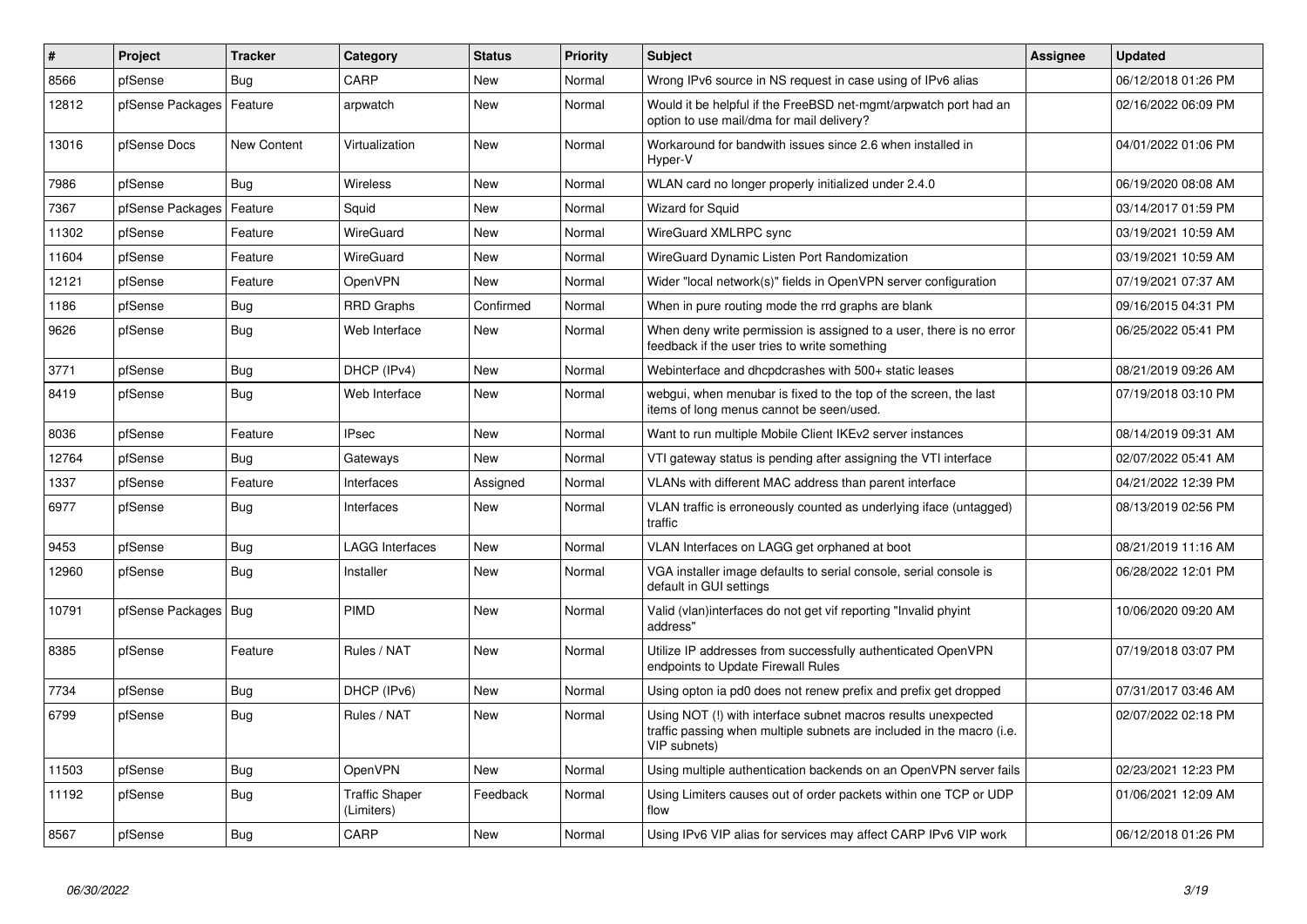| #     | Project                | <b>Tracker</b> | Category                 | <b>Status</b> | <b>Priority</b> | Subject                                                                                                                       | <b>Assignee</b> | <b>Updated</b>      |
|-------|------------------------|----------------|--------------------------|---------------|-----------------|-------------------------------------------------------------------------------------------------------------------------------|-----------------|---------------------|
| 8076  | pfSense                | Bug            | Backup / Restore         | New           | Normal          | User can easily apply an unusable interface configuration after<br>restore                                                    |                 | 08/14/2019 10:52 AM |
| 5902  | pfSense                | Todo           | Configuration<br>Backend | <b>New</b>    | Normal          | Use a common place for default values                                                                                         |                 | 08/13/2019 12:53 PM |
| 12458 | pfSense                | Feature        | Authentication           | <b>New</b>    | Normal          | Use "unixHomeDirectory" instead of "homeDirectory" when LDAP<br>authentication server is Active Directory                     |                 | 10/15/2021 08:18 AM |
| 11375 | pfSense Packages   Bug |                | apcupsd                  | <b>New</b>    | Normal          | UPS Type <blank> for USB APC</blank>                                                                                          |                 | 02/26/2021 11:10 AM |
| 12797 | pfSense                | Bug            | UPnP/NAT-PMP             | New           | Normal          | UPnP+STUN forms invalid outbound NAT rules using the external<br>address discovered from STUN                                 |                 | 02/15/2022 01:01 PM |
| 8325  | pfSense                | Bug            | UPnP/NAT-PMP             | New           | Normal          | UPnP not available for pppoe-Clients                                                                                          |                 | 11/15/2020 10:33 AM |
| 4265  | pfSense                | Feature        | UPnP/NAT-PMP             | New           | Normal          | UPNP allow use of alias and schedule                                                                                          |                 | 08/20/2019 02:57 PM |
| 6332  | pfSense                | Todo           | Web Interface            | New           | Normal          | Upgrade encryption options to cover current range of<br>recommendations                                                       |                 | 08/13/2019 02:34 PM |
| 10621 | pfSense                | Feature        | Hardware / Drivers       | Feedback      | Normal          | Update system.inc/system_identify_specific_platform() update to<br>accommodate AWS, Azure and GCP                             |                 | 06/02/2020 03:16 PM |
| 10608 | pfSense Packages   Bug |                | Squid                    | Feedback      | Normal          | Update squid port to 4.11-p2                                                                                                  |                 | 03/02/2021 04:00 AM |
| 12260 | pfSense Packages       | <b>Bug</b>     | ntop                     | New           | Normal          | Update popup and version missmatch?                                                                                           |                 | 01/08/2022 05:53 AM |
| 11622 | pfSense Docs           | Todo           | <b>IPsec</b>             | New           | Normal          | Update pfSense VPC VPN Configuration Wizard docs                                                                              |                 | 03/04/2021 09:36 AM |
| 12806 | pfSense Packages       | Todo           | node exporter            | New           | Normal          | Update node exporter to 1.3.1                                                                                                 |                 | 02/15/2022 05:26 PM |
| 6029  | pfSense                | <b>Bug</b>     | <b>XML Parser</b>        | New           | Normal          | Unhelpful error messages in xmlparse*.inc and generally                                                                       |                 | 08/13/2019 12:52 PM |
| 8095  | pfSense                | <b>Bug</b>     | Translations             | <b>New</b>    | Normal          | Unescaped simple quotes break JavaScript features when the<br>French translation is enabled                                   |                 | 08/21/2019 09:06 AM |
| 12648 | pfSense                | Bug            | <b>Captive Portal</b>    | <b>New</b>    | Normal          | Undocumented variables 'listenporthttp' and 'listenporthttps'                                                                 |                 | 12/28/2021 10:44 AM |
| 9436  | pfSense                | Feature        | <b>DNS Resolver</b>      | <b>New</b>    | Normal          | Unbound: enable dnstap support                                                                                                |                 | 03/27/2019 07:54 PM |
| 9037  | pfSense                | Bug            | <b>DNS Resolver</b>      | New           | Normal          | Unbound not logging to syslog after reboot                                                                                    |                 | 10/12/2018 05:09 AM |
| 9999  | pfSense Packages   Bug |                | pfBlockerNG              | New           | Normal          | unbound fatal error if System Domain in DNSBL and System<br>Domain Local Zone Type is Redirect                                |                 | 12/25/2019 08:10 AM |
| 7096  | pfSense                | Bug            | <b>DNS Resolver</b>      | Feedback      | Normal          | Unbound fails to start on boot if specific network devices are<br>configured in the "Network Interfaces"                      |                 | 11/22/2021 08:59 AM |
| 10833 | pfSense                | Bug            | Configuration<br>Backend | New           | Normal          | unbound exits on configuration error when link status flaps on LAN<br>interface                                               |                 | 08/13/2020 11:53 PM |
| 10342 | pfSense                | <b>Bug</b>     | <b>DNS Resolver</b>      | <b>New</b>    | Normal          | Unbound domain overrides stop resolving periodically. They only<br>resume after the service has been restarted.               |                 | 03/13/2020 10:35 AM |
| 10624 | pfSense                | <b>Bug</b>     | <b>DNS Resolver</b>      | New           | Normal          | Unbound configuration memory leak with python module $+$ register<br>DHCP leases active                                       |                 | 02/26/2021 10:27 AM |
| 7152  | pfSense                | Bug            | <b>DNS Resolver</b>      | <b>New</b>    | Normal          | Unbound / DNS Resolver issue if "Register DHCP static mappings<br>in the DNS Resolver" set before wildcard DNS custom options |                 | 12/18/2021 04:59 PM |
| 11619 | pfSense                | Bug            | Upgrade                  | New           | Normal          | Unable to upgrade 2.4.4-p3 to 2.5/21.02-p1                                                                                    |                 | 08/15/2021 10:00 AM |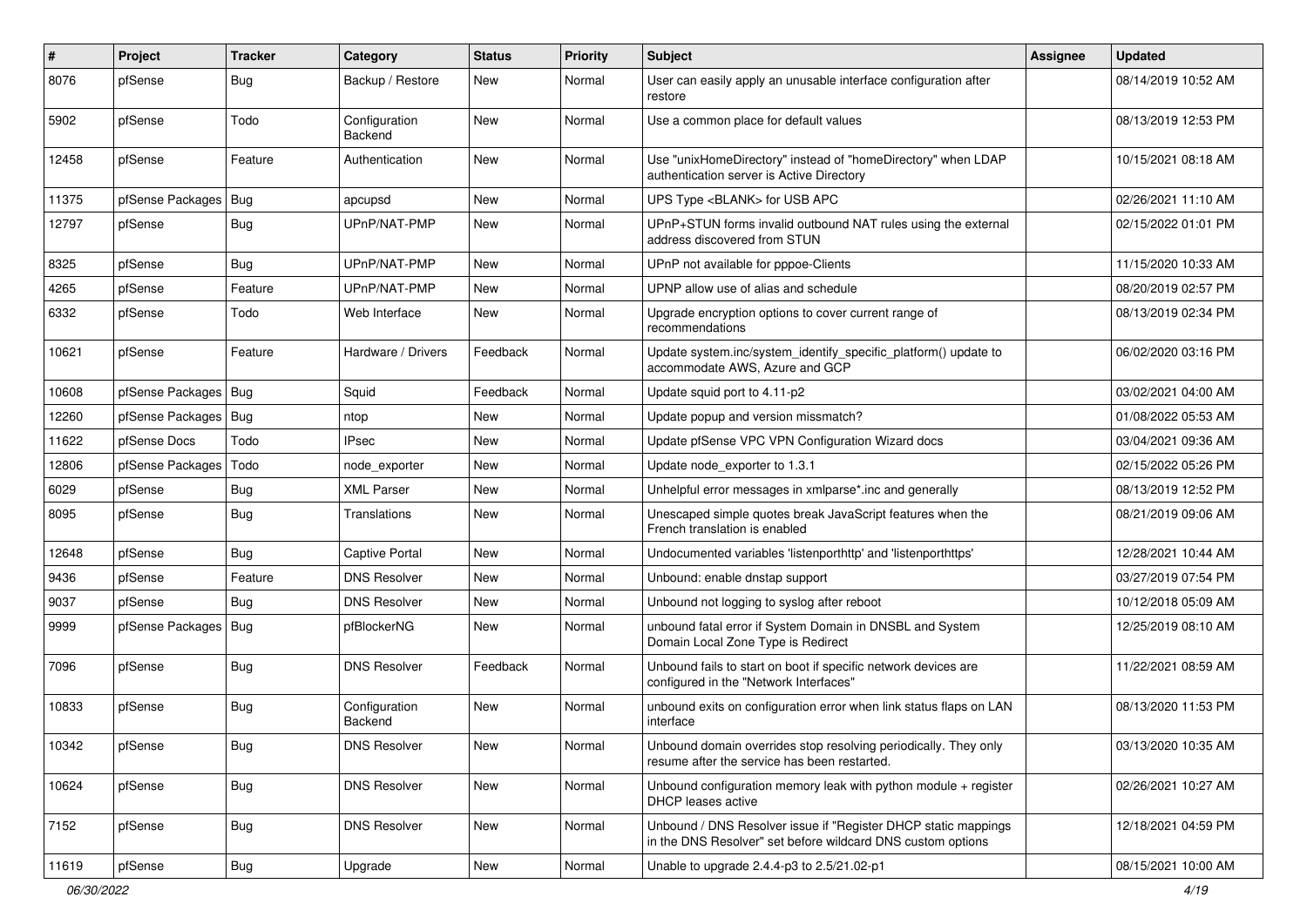| $\vert$ # | Project                    | <b>Tracker</b> | Category                        | <b>Status</b> | <b>Priority</b> | Subject                                                                                                            | <b>Assignee</b> | <b>Updated</b>      |
|-----------|----------------------------|----------------|---------------------------------|---------------|-----------------|--------------------------------------------------------------------------------------------------------------------|-----------------|---------------------|
| 9568      | pfSense Packages           | Bug            | Squid                           | New           | Normal          | UFSSwapDir::openLog: Failed to open swap log.                                                                      |                 | 05/29/2019 09:18 PM |
| 10818     | pfSense Packages   Feature |                | New Package<br>Request          | New           | Normal          | <b>UDP Broadcast Relay</b>                                                                                         |                 | 05/31/2022 02:13 AM |
| 12974     | pfSense Plus               | Bug            | Installer                       | <b>New</b>    | Normal          | Typing anything into 1100/2100 recovery installer causes process to<br>stop                                        |                 | 06/05/2022 04:10 PM |
| 4242      | pfSense                    | Feature        | Authentication                  | <b>New</b>    | Normal          | Two Factor or OTP Authentication for Admin Interface                                                               |                 | 01/04/2022 12:07 PM |
| 9737      | pfSense                    | <b>Bug</b>     | <b>Traffic Graphs</b>           | New           | Normal          | traffic-graphs is shows incorrect units inside the chart                                                           |                 | 09/09/2019 06:35 AM |
| 3115      | pfSense                    | Feature        | Multi-WAN                       | New           | Normal          | Traffic shaping for multi WAN                                                                                      |                 | 12/07/2015 02:20 PM |
| 4345      | pfSense                    | <b>Bug</b>     | <b>Operating System</b>         | Confirmed     | Normal          | Traffic Shaping doesn't work with Xen netfront driver                                                              |                 | 12/31/2021 05:30 PM |
| 12878     | pfSense                    | Bug            | <b>Traffic Shaper</b><br>(ALTQ) | Incomplete    | Normal          | Traffic shaping by interface, route queue bandwidth inbound, out by<br>a large factor.                             |                 | 06/06/2022 07:03 AM |
| 1849      | pfSense                    | Bug            | <b>Traffic Shaper</b><br>(ALTQ) | <b>New</b>    | Normal          | Traffic shaper - By Queue view needs to show/use friendly inerface<br>names                                        |                 | 01/10/2022 08:10 AM |
| 2315      | pfSense                    | Feature        | <b>Traffic Shaper</b><br>(ALTQ) | <b>New</b>    | Normal          | Traffic Shaper - Adaptive Bandwidth Management                                                                     |                 | 02/06/2016 05:07 AM |
| 8073      | pfSense                    | Bug            | <b>IPsec</b>                    | <b>New</b>    | Normal          | Traffic inexplicably not going through IPSEC despite (in theory)<br>matching SPs                                   |                 | 11/09/2017 02:51 AM |
| 9101      | pfSense                    | Bug            | <b>Traffic Graphs</b>           | <b>New</b>    | Normal          | Traffic Graphs/Dashboard Slows Downloads Being Performed by<br>the Same Firefox Browser                            |                 | 08/21/2019 09:18 AM |
| 12401     | pfSense                    | Bug            | <b>Traffic Graphs</b>           | <b>New</b>    | Normal          | Traffic graphs with untagged and tagged VLAN on same interface                                                     |                 | 09/23/2021 09:18 PM |
| 4467      | pfSense                    | Bug            | <b>Traffic Shaper</b><br>(ALTQ) | New           | Normal          | Traffic Graphs shows wrong throughput when traffic shaping<br>enabled                                              |                 | 02/23/2015 05:31 PM |
| 11763     | pfSense Packages           | Bug            | Status Monitoring               | <b>New</b>    | Normal          | Traffic graphs refresh issue                                                                                       |                 | 05/03/2021 09:44 AM |
| 11759     | pfSense                    | <b>Bug</b>     | Dashboard                       | <b>New</b>    | Normal          | Traffic graphs on dashboard double upload on pppoe links                                                           |                 | 12/30/2021 04:00 AM |
| 9087      | pfSense                    | Bug            | <b>Traffic Graphs</b>           | New           | Normal          | Traffic Graph Widget Legend Not Updating                                                                           |                 | 08/14/2019 12:38 PM |
| 9566      | pfSense                    | <b>Bug</b>     | <b>Traffic Graphs</b>           | New           | Normal          | Traffic graph displays traffic incorrectly                                                                         |                 | 11/18/2019 07:54 AM |
| 7779      | pfSense                    | Bug            | OpenVPN                         | <b>New</b>    | Normal          | Traffic crossing a site-to-site OpenVPN tunnel fails to fragment.                                                  |                 | 06/02/2021 08:26 AM |
| 10311     | pfSense                    | <b>Bug</b>     | OpenVPN                         | New           | Normal          | Too low net.link.ifqmaxlen causes packet drop under load when<br>using OpenVPN inside bridge interface under load  |                 | 08/10/2021 03:10 AM |
| 13018     | pfSense Packages           | Bug            | pfBlockerNG                     | <b>New</b>    | Normal          | TLD and DNSBL Safesearch DOH conflict disables TLD block when<br>conflicting DOH FQDN is deselected or whitelisted |                 | 04/01/2022 05:59 PM |
| 9229      | pfSense Packages Bug       |                | Tinc                            | New           | Normal          | Tinc package: no way of specifying multiple critical configuration<br>parameters from web interface                |                 | 08/13/2019 09:25 AM |
| 8909      | pfSense Packages   Bug     |                | Tinc                            | New           | Normal          | tinc package makes /rc.newwanip looping forever                                                                    |                 | 08/13/2019 09:25 AM |
| 3895      | pfSense                    | Feature        | Configuration<br>Backend        | New           | Normal          | Timeout for "Apply change"                                                                                         |                 | 01/25/2021 08:07 AM |
| 11262     | pfSense                    | Feature        | Rules / NAT                     | New           | Normal          | Time Based Rules - selects all days in the current month                                                           |                 | 04/27/2021 12:32 PM |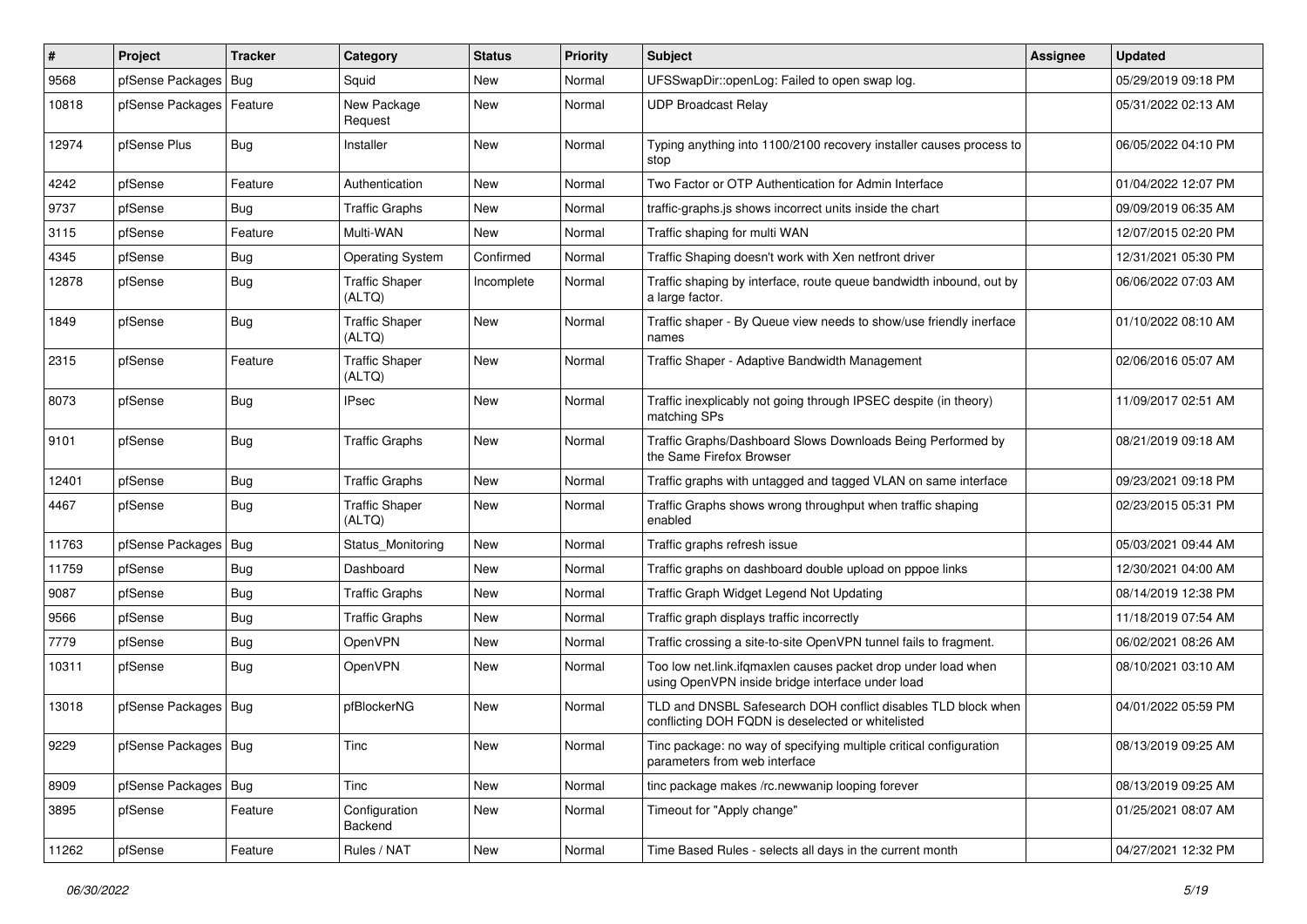| $\sharp$ | Project                    | <b>Tracker</b> | Category                     | <b>Status</b> | <b>Priority</b> | Subject                                                                                                                           | <b>Assignee</b> | <b>Updated</b>      |
|----------|----------------------------|----------------|------------------------------|---------------|-----------------|-----------------------------------------------------------------------------------------------------------------------------------|-----------------|---------------------|
| 6501     | pfSense                    | Todo           | Web Interface                | New           | Normal          | Tightening up subnet expansion                                                                                                    |                 | 08/13/2019 01:23 PM |
| 13207    | pfSense Packages           | Feature        | pfBlockerNG                  | <b>New</b>    | Normal          | The feed column on the Alerts page is confusing                                                                                   |                 | 05/24/2022 04:56 AM |
| 7863     | pfSense                    | Bug            | User Manager /<br>Privileges | New           | Normal          | The "WebCfg - All pages" permission inclueds the "User - System:<br>Shell account access" even though that is not a WebCofg page. |                 | 09/16/2017 05:13 AM |
| 5791     | pfSense                    | <b>Bug</b>     | Rules / NAT                  | Confirmed     | Normal          | tftp-proxy functionality is easilly broken by unrelated rules                                                                     |                 | 07/10/2016 12:24 AM |
| 5306     | pfSense                    | Bug            | Package System               | New           | Normal          | textarea fields should have linebreaks sanitized automatically on<br>save                                                         |                 | 03/03/2017 04:15 AM |
| 11379    | pfSense                    | Feature        | <b>Captive Portal</b>        | <b>New</b>    | Normal          | <b>Template Roll Printer</b>                                                                                                      |                 | 02/07/2021 05:26 AM |
| 9138     | pfSense Packages           | Bug            | Telegraf                     | New           | Normal          | telegraf: add section for custom config lines                                                                                     |                 | 02/18/2019 03:36 PM |
| 9139     | pfSense Packages           | Bug            | Telegraf                     | New           | Normal          | telegraf: add ping for default gateway(s)                                                                                         |                 | 05/21/2020 04:23 PM |
| 12655    | pfSense Packages           | Bug            | Telegraf                     | New           | Normal          | telegraf, wireguard plugin failing                                                                                                |                 | 12/30/2021 05:51 PM |
| 9337     | pfSense Packages   Bug     |                | Telegraf                     | New           | Normal          | Telegraf ping input fails                                                                                                         |                 | 02/18/2019 10:40 AM |
| 10487    | pfSense Packages           | Bug            | Telegraf                     | New           | Normal          | Telegraf package not sending logs to influxdb server                                                                              |                 | 05/03/2020 07:09 PM |
| 8230     | pfSense Packages   Feature |                | Telegraf                     | New           | Normal          | telegraf automatic input plugins configuration for enabled pfsense<br>package                                                     |                 | 02/18/2019 05:23 PM |
| 1656     | pfSense                    | Feature        | <b>Diagnostics</b>           | New           | Normal          | Teach pfctl to kill states by port number                                                                                         |                 | 08/21/2019 09:55 AM |
| 10237    | pfSense                    | Feature        | Upgrade                      | New           | Normal          | Take ZFS snapshot on Upgrade                                                                                                      |                 | 04/07/2020 03:58 PM |
| 10310    | pfSense                    | Bug            | Upgrade                      | New           | Normal          | Systems with low RAM and several packages may temporarily fail<br>to load large tables after an upgrade                           |                 | 03/03/2020 07:55 AM |
| 10325    | pfSense                    | Bug            | <b>Notifications</b>         | New           | Normal          | System/Advanced/Notifications/E-Mail - SMTP Notification E-Mail<br>auth password Unexpected Bahaviour                             |                 | 10/30/2020 08:17 AM |
| 9732     | pfSense                    | Feature        | DHCP (IPv4)                  | New           | Normal          | System UTC time offset in DHCP Option 2                                                                                           |                 | 09/06/2019 08:39 PM |
| 12747    | pfSense                    | <b>Bug</b>     | Logging                      | New           | Normal          | System log is filled by sshguard                                                                                                  |                 | 06/30/2022 05:21 AM |
| 11429    | pfSense                    | <b>Bug</b>     | Web Interface                | New           | Normal          | System Log / Settings form activates "Reset Log Files" button on<br>enter                                                         |                 | 10/28/2021 01:35 PM |
| 10143    | pfSense                    | Bug            | <b>DNS Resolver</b>          | New           | Normal          | System hostname DNS entry is assigned to the wrong IP on<br>multi-wan setups                                                      |                 | 12/31/2019 02:33 PM |
| 8335     | pfSense                    | <b>Bug</b>     | <b>LAGG Interfaces</b>       | New           | Normal          | System hang with LACP downlink to UniFi switch                                                                                    |                 | 08/21/2019 11:18 AM |
| 11473    | pfSense                    | <b>Bug</b>     | Web Interface                | New           | Normal          | System Activity shows invalid data on SG-3100                                                                                     |                 | 02/19/2021 08:12 PM |
| 10393    | pfSense Packages   Bug     |                | syslog-ng                    | Feedback      | Normal          | Syslog-ng TLS support is broken                                                                                                   |                 | 04/21/2022 12:40 PM |
| 8229     | pfSense Packages   Bug     |                | syslog-ng                    | New           | Normal          | syslog-ng stops parsing logs after logrotate run                                                                                  |                 | 01/26/2018 12:00 PM |
| 8295     | pfSense Packages           | Bug            | syslog-ng                    | New           | Normal          | syslog-ng logrotates tls files                                                                                                    |                 | 02/14/2018 06:12 AM |
| 8705     | pfSense Packages   Bug     |                | syslog-ng                    | New           | Normal          | Syslog-NG error in latest snapshot                                                                                                |                 | 07/27/2018 10:17 AM |
| 8180     | pfSense Packages   Bug     |                | syslog-ng                    | New           | Normal          | syslog-ng default log file                                                                                                        |                 | 01/16/2018 12:53 PM |
| 12502    | pfSense Packages   Feature |                | syslog-ng                    | New           | Normal          | Syslog-ng Configuration Library (scl) missing                                                                                     |                 | 11/02/2021 06:06 PM |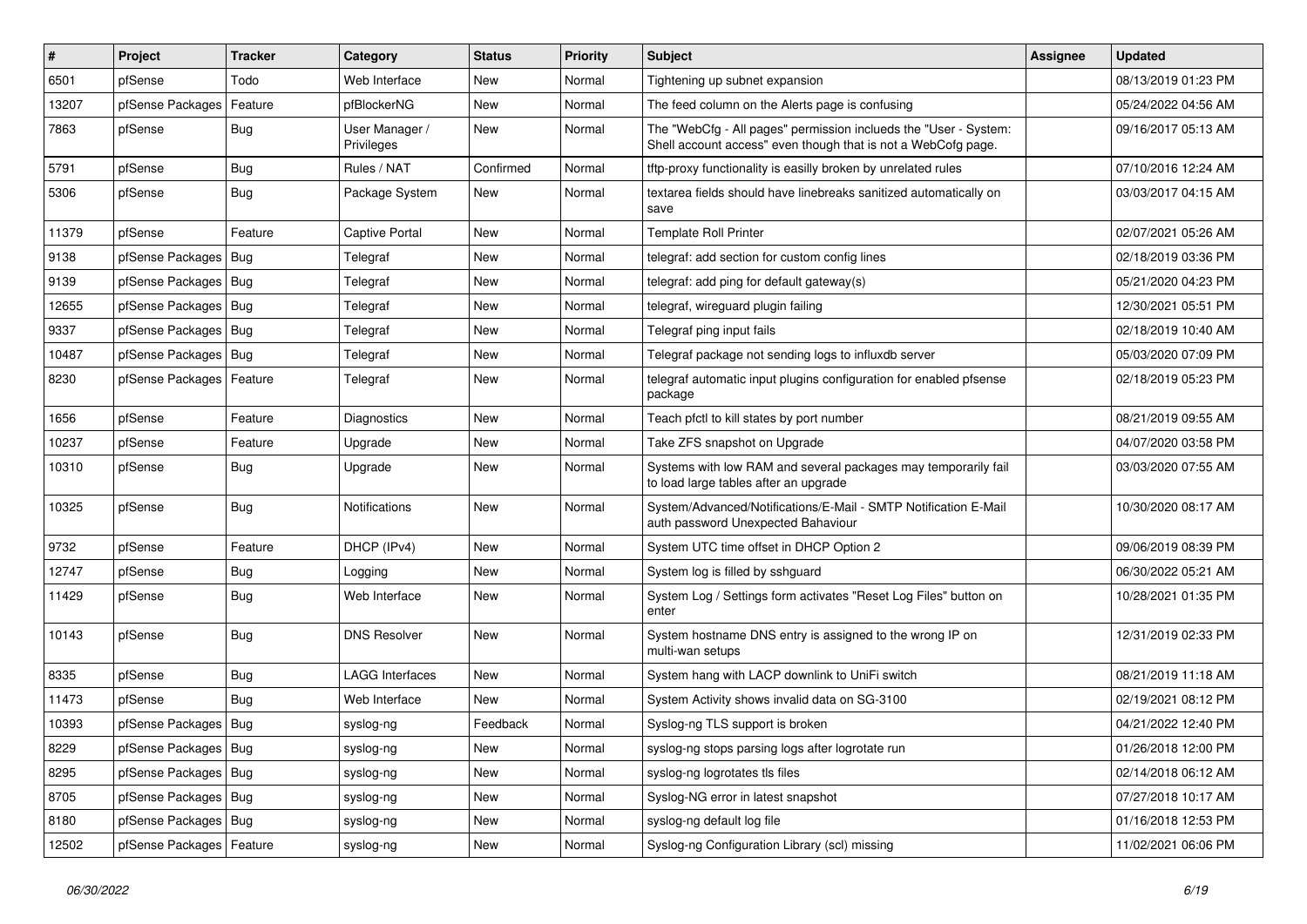| $\vert$ # | Project                | <b>Tracker</b> | Category                                        | <b>Status</b>                 | <b>Priority</b> | Subject                                                                                       | <b>Assignee</b> | <b>Updated</b>      |
|-----------|------------------------|----------------|-------------------------------------------------|-------------------------------|-----------------|-----------------------------------------------------------------------------------------------|-----------------|---------------------|
| 12114     | pfSense Packages       | Bug            | syslog-ng                                       | Feedback                      | Normal          | syslog-ng only binds to the last specified interface                                          |                 | 04/21/2022 12:40 PM |
| 12464     | pfSense                | Bug            | Logging                                         | <b>Pull Request</b><br>Review | Normal          | Syslog Auth messages are sent as Emergency Level                                              |                 | 06/28/2022 12:01 PM |
| 2593      | pfSense                | Feature        | <b>XMLRPC</b>                                   | New                           | Normal          | sync NTPD, SNMP config between HA members                                                     |                 | 01/14/2015 09:04 AM |
| 8243      | pfSense                | Feature        | <b>XMLRPC</b>                                   | <b>New</b>                    | Normal          | Sync dashboard settings over xmlrpc                                                           |                 | 08/21/2019 10:42 AM |
| 8985      | pfSense Packages       | Feature        | Suricata                                        | New                           | Normal          | Suricata: allow configuration for external/internal additional storage                        |                 | 11/13/2019 10:07 AM |
| 9934      | pfSense Packages   Bug |                | Suricata                                        | New                           | Normal          | suricata update kills WAN interface                                                           |                 | 02/20/2020 09:17 AM |
| 10292     | pfSense Packages   Bug |                | Suricata                                        | New                           | Normal          | Suricata not respecting SID Mgmt list                                                         |                 | 02/27/2020 01:02 PM |
| 12956     | pfSense Packages   Bug |                | Suricata                                        | Confirmed                     | Normal          | suricata fails to use pcre in SID management (e.g. dropsid.conf)                              |                 | 04/05/2022 12:52 PM |
| 12899     | pfSense Packages   Bug |                | Suricata                                        | <b>New</b>                    | Normal          | Suricata doesn't honor Pass List                                                              |                 | 03/04/2022 01:22 PM |
| 12748     | pfSense Packages       | Feature        | Suricata                                        | New                           | Normal          | Suricata blocked page timestamp breakout to it's own sortable<br>column                       |                 | 02/01/2022 12:06 PM |
| 4928      | pfSense Packages       | Feature        | squidguard                                      | <b>New</b>                    | Normal          | Surftool - New Package to turn squidquard groups(/acls) on or off                             |                 | 08/13/2019 09:57 AM |
| 6083      | pfSense Packages   Bug |                | Squid                                           | New                           | Normal          | Sugid Realtime Monitor / Squid Cache Table not diplaying correctly                            |                 | 12/06/2016 07:25 AM |
| 6574      | pfSense                | Feature        | Hardware / Drivers                              | <b>New</b>                    | Normal          | Support USB RNDIS network interfaces                                                          |                 | 08/20/2019 08:46 AM |
| 8199      | pfSense Packages       | Feature        | <b>BIND</b>                                     | <b>New</b>                    | Normal          | Support reordering and/or sort alphabetically across BIND package                             |                 | 12/12/2017 02:05 AM |
| 2410      | pfSense                | Feature        | <b>DNS Forwarder</b>                            | New                           | Normal          | Support name based aliasing via CNAMEs or some other<br>mechanism.                            |                 | 12/11/2012 09:56 PM |
| 6555      | pfSense Packages       | Feature        | New Package<br>Request                          | New                           | Normal          | Support IEEE 1588                                                                             |                 | 08/13/2019 01:40 PM |
| 1937      | pfSense                | Feature        | Rules / NAT                                     | New                           | Normal          | Support for rule groupings                                                                    |                 | 08/20/2019 12:42 PM |
| 7783      | pfSense                | Feature        | <b>Operating System</b>                         | New                           | Normal          | Support for hosting VMs on pfSense using bhyve                                                |                 | 03/25/2022 11:53 AM |
| 13297     | pfSense                | Feature        | Routing                                         | <b>New</b>                    | Normal          | Support for Gateway Groups as Static Route destinations                                       |                 | 06/24/2022 07:41 AM |
| 9599      | pfSense Packages       | Feature        | haproxy                                         | New                           | Normal          | Support for "peers" in HAproxy                                                                |                 | 06/25/2019 01:47 AM |
| 9536      | pfSense                | Feature        | DHCP (IPv6)                                     | New                           | Normal          | Support dynamic prefix in DHCPv6 Server                                                       |                 | 05/25/2022 04:27 AM |
| 8168      | pfSense                | Feature        | <b>IPsec</b>                                    | <b>New</b>                    | Normal          | strongswan dhcp option                                                                        |                 | 12/19/2017 04:14 AM |
| 10726     | pfSense                | <b>Bug</b>     | Rules / NAT                                     | New                           | Normal          | Sticky-connections option is bugged - sticky-address cannot be<br>redefined                   |                 | 11/12/2020 10:12 AM |
| 6816      | pfSense                | Feature        | <b>IPv6 Router</b><br>Advertisements<br>(RADVD) | New                           | Normal          | Status and/or Diagnostics page for radvd                                                      |                 | 08/13/2019 02:35 PM |
| 8130      | pfSense                | Bug            | <b>Traffic Graphs</b>                           | New                           | Normal          | Status - Monitoring - Area chart displays traffic data differently than<br>Line or Bar charts |                 | 11/26/2017 01:40 PM |
| 1813      | pfSense                | <b>Bug</b>     | Rules / NAT                                     | Confirmed                     | Normal          | Static routes on WAN interfaces overridden by route-to for<br>firewall-initiated traffic      |                 | 11/09/2016 02:06 PM |
| 8066      | pfSense                | <b>Bug</b>     | Routing                                         | New                           | Normal          | Static routes not applied when they go out a interface using carp                             |                 | 11/08/2017 02:04 AM |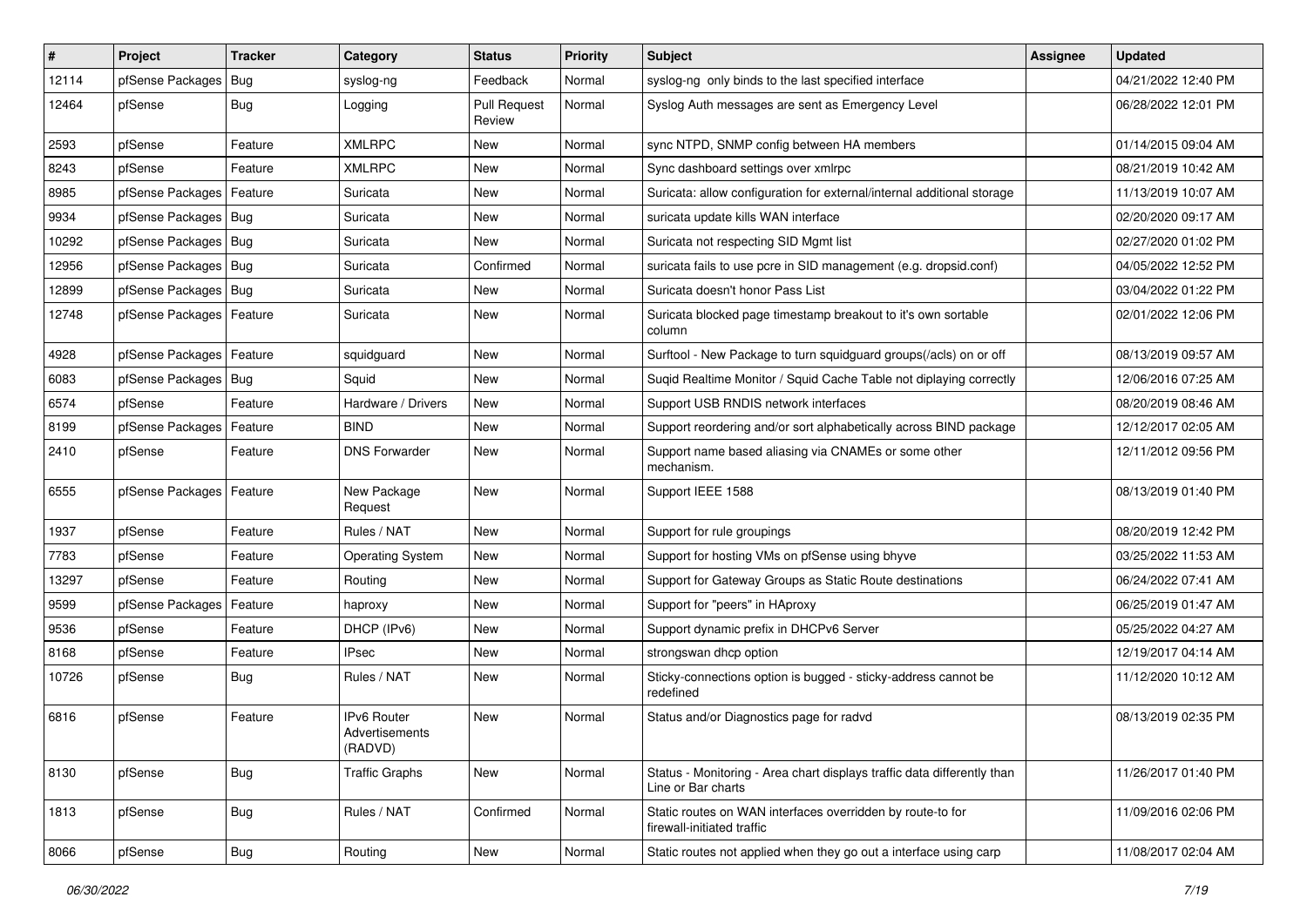| $\vert$ # | Project                | <b>Tracker</b> | Category             | <b>Status</b> | <b>Priority</b> | Subject                                                                                                  | Assignee | <b>Updated</b>      |
|-----------|------------------------|----------------|----------------------|---------------|-----------------|----------------------------------------------------------------------------------------------------------|----------|---------------------|
| 3796      | pfSense                | <b>Bug</b>     | Diagnostics          | Confirmed     | Normal          | States summary fails and is very slow with large state tables                                            |          | 12/11/2021 08:03 PM |
| 10513     | pfSense                | Bug            | Rules / NAT          | New           | Normal          | State issues with policy routing and HA failover                                                         |          | 04/21/2022 12:39 PM |
| 8313      | pfSense                | Bug            | <b>Notifications</b> | New           | Normal          | STARTTLS auto detection not working                                                                      |          | 04/21/2022 12:39 PM |
| 5074      | pfSense                | Feature        | Upgrade              | New           | Normal          | Standard release notes URLs to facilitate GUI viewing before<br>upgrade                                  |          | 04/21/2022 12:39 PM |
| 9288      | pfSense                | Feature        | Authentication       | New           | Normal          | SSHGuard add pfSense signature in standard                                                               |          | 08/14/2019 01:19 PM |
| 11786     | pfSense                | Bug            | Services             | New           | Normal          | SSH incomplete setup and startup fail while recovering XML backup<br>in a fresh install of pfSense 2.5.0 |          | 04/17/2021 01:36 PM |
| 12491     | pfSense Packages       | Feature        | squidguard           | New           | Normal          | squidquard: allow multiple regex                                                                         |          | 10/28/2021 03:30 PM |
| 5751      | pfSense Packages   Bug |                | squidguard           | New           | Normal          | SquidGuard target categories not saved when long "Domain List" is<br>provided                            |          | 01/10/2016 08:55 AM |
| 11434     | pfSense Packages   Bug |                | squidguard           | Feedback      | Normal          | SquidGuard over 1.16.18 11                                                                               |          | 04/21/2022 12:40 PM |
| 10865     | pfSense Packages       | Feature        | squidguard           | New           | Normal          | squidGuard lacks options to send traffic action logs to syslog server                                    |          | 09/05/2020 01:21 AM |
| 11784     | pfSense Packages       | Feature        | squidguard           | New           | Normal          | squidguard auto update blacklist option                                                                  |          | 04/06/2021 01:53 AM |
| 9286      | pfSense Packages   Bug |                | squidguard           | New           | Normal          | squidGuard - Unable to change IP for sgerror.php URL in<br>configuration                                 |          | 11/13/2019 10:07 AM |
| 9025      | pfSense Packages   Bug |                | squidguard           | New           | Normal          | SquidGard + Target categories                                                                            |          | 10/08/2018 01:00 AM |
| 5646      | pfSense Packages       | Feature        | Squid                | New           | Normal          | Squid3 package Authentication Method: Kerberos/AD                                                        |          | 02/18/2019 05:34 PM |
| 9762      | pfSense Packages       | Feature        | Squid                | Feedback      | Normal          | Squid Reverse Proxy Change redir domain(s) to use regex                                                  |          | 04/21/2022 12:40 PM |
| 7797      | pfSense Packages   Bug |                | Squid                | Feedback      | Normal          | Squid Reverse Proxy alternating between destinations                                                     |          | 04/21/2022 12:40 PM |
| 11200     | pfSense Packages       | Feature        | Squid                | New           | Normal          | Squid reverse proxy + multiple ssl certificates                                                          |          | 12/31/2020 03:50 AM |
| 9774      | pfSense Packages       | Feature        | Squid                | New           | Normal          | Squid logs / remote logs                                                                                 |          | 04/17/2020 06:18 AM |
| 12717     | pfSense Packages       | Todo           | Squid                | New           | Normal          | Squid 5.x Branch                                                                                         |          | 01/25/2022 06:24 PM |
| 11335     | pfSense                | <b>Bug</b>     | Interfaces           | New           | Normal          | Spoofing the MAC on a LAGG interface does not work for some<br>NIC types.                                |          | 01/29/2021 09:10 AM |
| 7260      | pfSense                | Feature        | Rules / NAT          | <b>New</b>    | Normal          | Source OS / p0f Database Missing Modern Operating Systems                                                |          | 04/18/2020 02:25 AM |
| 10277     | pfSense                | <b>Bug</b>     | Web Interface        | New           | Normal          | Sorting the log entries does not use year value                                                          |          | 02/24/2020 07:46 AM |
| 7172      | pfSense                | Bug            | DHCP (IPv4)          | New           | Normal          | Sorting by hostname in Services > DHCP Server > LAN should be<br>"natural" (alphanumeric friendly)       |          | 08/20/2019 03:47 PM |
| 9707      | pfSense Packages   Bug |                | pfBlockerNG          | New           | Normal          | Some networks already existing in deny Feeds are not stopped<br>even if existing in custom deny list     |          | 08/28/2019 10:03 AM |
| 4500      | pfSense                | Bug            | UPnP/NAT-PMP         | Confirmed     | Normal          | Some miniupnp port mappings are not displayed in the Status page                                         |          | 04/25/2022 12:49 PM |
| 9167      | pfSense                | <b>Bug</b>     | Rules / NAT          | New           | Normal          | Some Important ICMPv6 Traffic Not Allowed by Default Rules                                               |          | 08/14/2019 01:00 PM |
| 10436     | pfSense Packages   Bug |                | softflowd            | New           | Normal          | softflowd no longer sends flow data after upgrade (v0.9.9_1 -><br>v1.0.0                                 |          | 06/07/2022 12:25 AM |
| 12845     | pfSense Packages   Bug |                | softflowd            | New           | Normal          | softflowd wrong vlan tag                                                                                 |          | 02/21/2022 10:40 AM |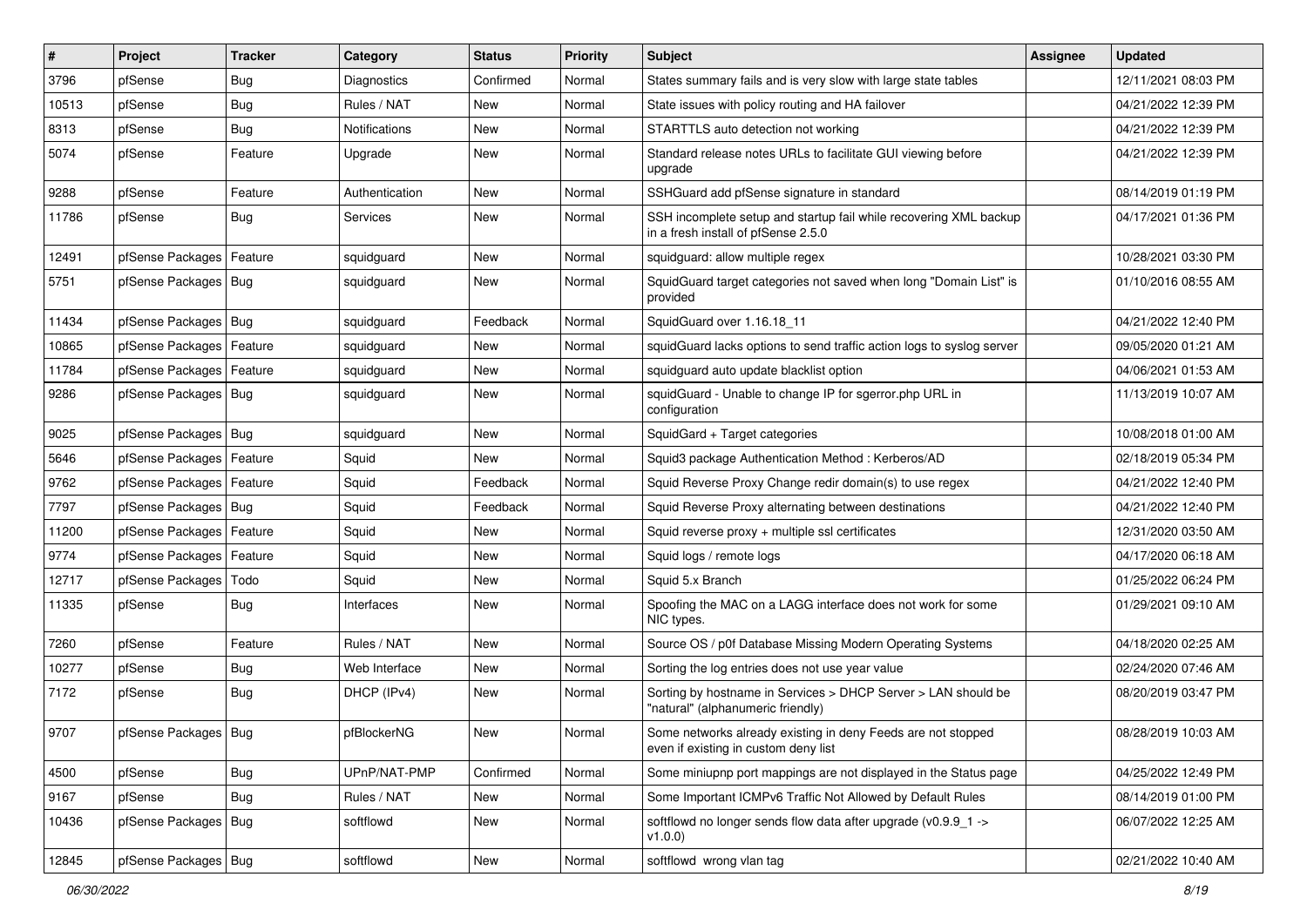| #     | Project                       | <b>Tracker</b> | Category               | <b>Status</b> | <b>Priority</b> | <b>Subject</b>                                                                                                    | <b>Assignee</b> | <b>Updated</b>      |
|-------|-------------------------------|----------------|------------------------|---------------|-----------------|-------------------------------------------------------------------------------------------------------------------|-----------------|---------------------|
| 9895  | pfSense Packages              | Bug            | Snort                  | New           | Normal          | snort reinstallation failed                                                                                       |                 | 06/23/2021 08:01 AM |
| 7414  | pfSense Packages   Feature    |                | Snort                  | New           | Normal          | snort needs automated refresh on ip change                                                                        |                 | 08/20/2019 08:55 AM |
| 7535  | pfSense Packages              | Feature        | Snort                  | New           | Normal          | Snort messages filling System / General. Should have its own log.                                                 |                 | 02/18/2019 05:29 PM |
| 10606 | pfSense Packages   Bug        |                | Snort                  | New           | Normal          | Snort Inline stopped working after upgrade to FreeBSD 12.1<br>(network traffic blocked after heavy load randomly) |                 | 05/28/2020 10:06 AM |
| 9289  | pfSense Packages   Feature    |                | Snort                  | New           | Normal          | Snort enable react                                                                                                |                 | 03/16/2019 09:04 PM |
| 6831  | pfSense Packages   Feature    |                | Snort                  | New           | Normal          | Snort does not support aliases containing FQDN                                                                    |                 | 07/11/2020 12:51 PM |
| 11579 | pfSense Packages              | Feature        | Snort                  | New           | Normal          | Snort alerts or blocks trigger notifications                                                                      |                 | 03/01/2021 03:26 AM |
| 11479 | pfSense Packages   Bug        |                | snmptt                 | New           | Normal          | snmptt 1.4.2 does not work in daemon mode                                                                         |                 | 02/20/2021 04:37 PM |
| 11411 | pfSense Packages   Feature    |                | New Package<br>Request | New           | Normal          | Smokeping as a default latency measurement tool                                                                   |                 | 02/12/2021 09:29 PM |
| 9574  | pfSense                       | Feature        | Package System         | <b>New</b>    | Normal          | Show changelog at package upgrade                                                                                 |                 | 06/02/2019 04:35 AM |
| 2049  | pfSense                       | Feature        | Rules / NAT            | <b>New</b>    | Normal          | Show Auto Generated Rules and Use them to turn features on/off<br>when applicable                                 |                 | 08/20/2019 03:37 PM |
| 4292  | pfSense                       | Feature        | <b>RRD Graphs</b>      | <b>New</b>    | Normal          | Show 95th Percentile for IPv6 Traffic in RRD Graphs                                                               |                 | 01/25/2015 02:24 PM |
| 6500  | pfSense                       | Feature        | Package System         | <b>New</b>    | Normal          | Should be a way to determine which packages are available without<br>having to update/install                     |                 | 06/17/2016 05:34 PM |
| 10584 | pfSense                       | Bug            | Hardware / Drivers     | <b>New</b>    | Normal          | SG-3100 with M.2: shutdown instead of reboot                                                                      |                 | 07/21/2020 03:08 AM |
| 13206 | pfSense Plus                  | Bug            | Hardware / Drivers     | <b>New</b>    | Normal          | SG-3100 LED GPIO hangs                                                                                            |                 | 06/11/2022 07:01 PM |
| 11871 | pfSense Docs                  | Correction     | Products               | New           | Normal          | SG-2100 must be manually power cycled after installation                                                          |                 | 10/07/2021 02:19 PM |
| 3087  | pfSense                       | Feature        | Web Interface          | <b>New</b>    | Normal          | Setup Wizard does not include IPv6 options for interfaces                                                         |                 | 07/10/2013 06:19 PM |
| 5080  | pfSense                       | Feature        | DHCP (IPv4)            | New           | Normal          | Settings tab under Services>DHCP Server                                                                           |                 | 08/13/2019 12:53 PM |
| 4428  | pfSense                       | Bug            | Interfaces             | Confirmed     | Normal          | Setting media option on em(4) leads to infinite link cycling                                                      |                 | 07/06/2016 12:45 AM |
| 9680  | pfSense                       | Feature        | <b>DHCP Relay</b>      | <b>New</b>    | Normal          | Seperate DHCP Server and relay per interface                                                                      |                 | 02/27/2020 10:47 AM |
| 13292 | pfSense Packages              | Feature        | <b>ACME</b>            | New           | Normal          | Separator                                                                                                         |                 | 06/21/2022 12:06 PM |
| 11324 | pfSense                       | Feature        | Logging                | New           | Normal          | Separate syslog "Remote log servers" Parameters                                                                   |                 | 01/27/2021 10:47 AM |
| 9700  | pfSense Packages              | Feature        | Squid                  | Feedback      | Normal          | Secure Squid HTTPS Proxy                                                                                          |                 | 01/25/2022 06:39 PM |
| 8929  | pfSense                       | Feature        | Web Interface          | New           | Normal          | Scroll bar css dark theme                                                                                         |                 | 08/14/2019 12:16 PM |
| 3424  | pfSense Packages   Feature    |                | New Package<br>Request | New           | Normal          | <b>SCEP</b> server                                                                                                |                 | 08/13/2019 10:02 AM |
| 7385  | pfSense                       | Todo           | Web Interface          | <b>New</b>    | Normal          | Sanitize PHP includes                                                                                             |                 | 08/13/2019 03:22 PM |
| 11920 | pfSense Plus                  | Feature        | Authentication         | <b>New</b>    | Normal          | SAML Authentication for pfSense (VPN and webConfigurator)                                                         |                 | 05/14/2021 12:56 AM |
| 13249 | pfSense                       | <b>Bug</b>     | Console Menu           | New           | Normal          | Running playback comands multiple times results in PHP error                                                      |                 | 06/06/2022 07:02 AM |
| 12643 | pfSense Packages   Regression |                | Suricata               | Feedback      | Normal          | Rule categories are cleared after clicking the save button on the<br>Global Settings page                         |                 | 12/30/2021 03:44 AM |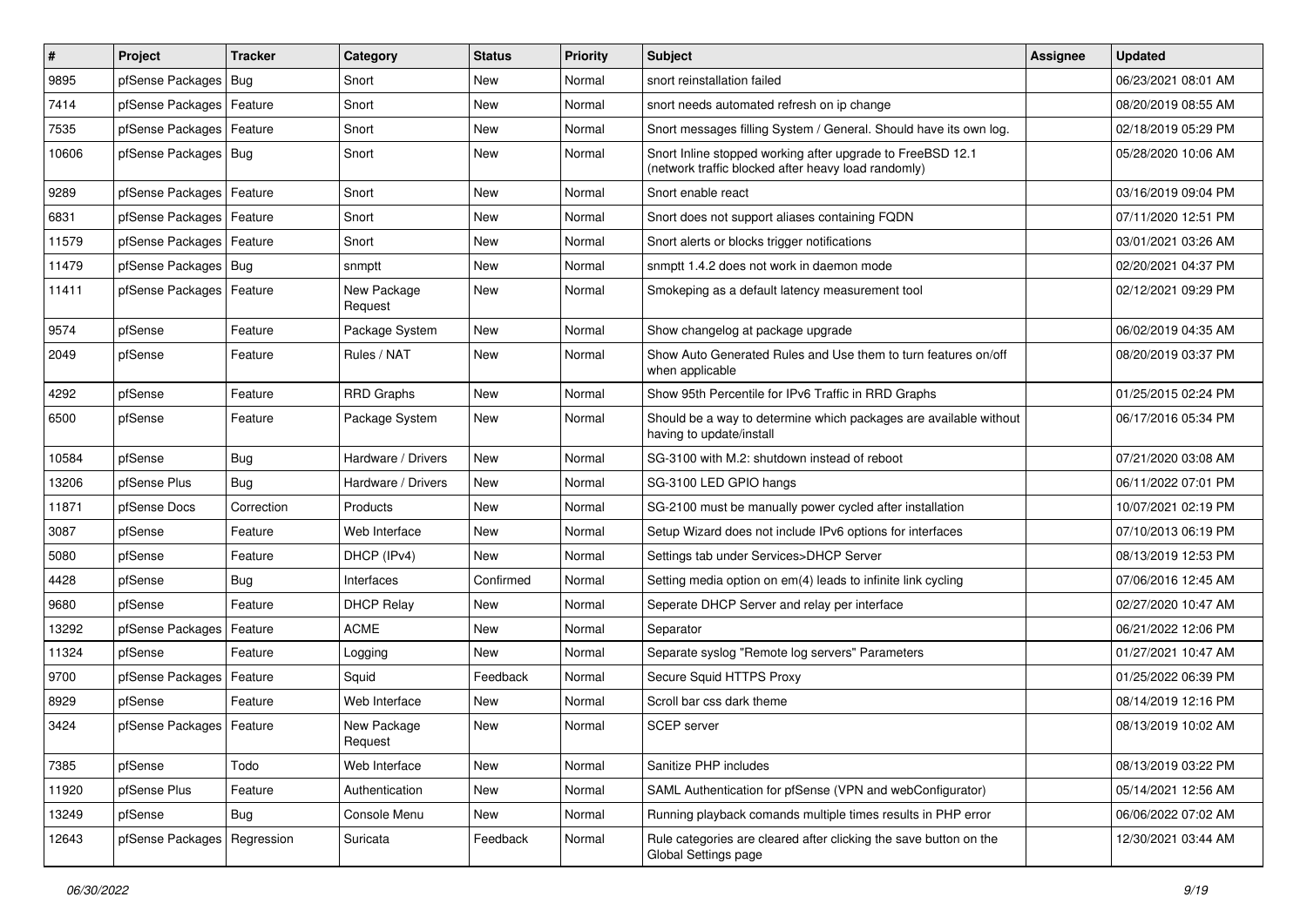| #     | Project                | <b>Tracker</b> | Category                        | <b>Status</b> | <b>Priority</b> | Subject                                                                                                | <b>Assignee</b> | <b>Updated</b>      |
|-------|------------------------|----------------|---------------------------------|---------------|-----------------|--------------------------------------------------------------------------------------------------------|-----------------|---------------------|
| 2138  | pfSense                | Bug            | <b>RRD Graphs</b>               | New           | Normal          | RRD Wireless graph broken in BSS mode                                                                  |                 | 02/06/2016 04:59 AM |
| 12338 | pfSense Packages   Bug |                | <b>RRD Summary</b>              | <b>New</b>    | Normal          | RRD Summary does not report data on 3100                                                               |                 | 04/15/2022 02:54 PM |
| 2024  | pfSense                | Feature        | Package System                  | New           | Normal          | RRD Graphs for packages                                                                                |                 | 08/13/2019 12:24 PM |
| 5849  | pfSense                | Bug            | CARP                            | <b>New</b>    | Normal          | Routing fail on CARP IPsec                                                                             |                 | 12/18/2021 04:41 PM |
| 11823 | pfSense Packages       | Feature        | <b>FRR</b>                      | <b>New</b>    | Normal          | Route handling enhancements                                                                            |                 | 04/19/2021 06:23 PM |
| 9253  | pfSense                | Feature        | User Manager /<br>Privileges    | New           | Normal          | RFE: True View-Only WebCFG options                                                                     |                 | 08/21/2019 09:21 AM |
| 12091 | pfSense                | Feature        | Authentication                  | <b>New</b>    | Normal          | RFE: Add support for sssd authentication                                                               |                 | 12/10/2021 04:55 PM |
| 13091 | pfSense                | Feature        | OpenVPN                         | New           | Normal          | RFE: Ability to specify the order of OpenVPN Authentication servers                                    |                 | 04/22/2022 04:30 PM |
| 385   | pfSense                | Feature        | <b>Captive Portal</b>           | New           | Normal          | Reverse captive portal                                                                                 |                 | 08/13/2019 12:23 PM |
| 9348  | pfSense Packages   Bug |                | <b>ACME</b>                     | New           | Normal          | Results of Acme certificate issuance/renewal are not properly<br>formatted                             |                 | 02/22/2019 12:08 PM |
| 7964  | pfSense                | Bug            | Multi-WAN                       | <b>New</b>    | Normal          | Restart openvpn on gateway switching                                                                   |                 | 08/19/2019 12:35 PM |
| 1307  | pfSense                | Feature        | Web Interface                   | New           | Normal          | Request: Option To Resolve Addresses in State Table Summary                                            |                 | 02/06/2016 04:58 AM |
| 10401 | pfSense                | Feature        | Dashboard                       | New           | Normal          | Request: ability to sort/separate stopped/running Service(s) on<br>Dashboard -> Services Status widget |                 | 03/31/2020 04:48 PM |
| 10347 | pfSense Packages       | Feature        | OpenVPN Client<br>Export        | <b>New</b>    | Normal          | Request to add pull-filter                                                                             |                 | 07/29/2020 08:11 AM |
| 9130  | pfSense                | Feature        | DHCP (IPv4)                     | New           | Normal          | Request ID [#INC-16195]: DHCP - PXE Boot                                                               |                 | 09/10/2020 01:39 PM |
| 10188 | pfSense Packages       | Bug            | pfBlockerNG                     | <b>New</b>    | Normal          | Reputation tab is not working                                                                          |                 | 01/24/2020 10:06 AM |
| 2676  | pfSense                | Feature        | Rules / NAT                     | <b>New</b>    | Normal          | Reply-to option in firewall rule                                                                       |                 | 05/05/2017 03:15 PM |
| 5813  | pfSense                | Feature        | <b>Traffic Shaper</b><br>(ALTQ) | New           | Normal          | Replacement of layer7 filter                                                                           |                 | 02/18/2017 05:08 PM |
| 11856 | pfSense                | Feature        | Diagnostics                     | <b>New</b>    | Normal          | Replace/add Alias or DNS names for known LAN addresses in the<br>State table                           |                 | 04/27/2021 08:01 AM |
| 10651 | pfSense                | Feature        | OpenVPN                         | <b>New</b>    | Normal          | Remove/replace deprecated OpenVPN options                                                              |                 | 06/10/2020 11:32 AM |
| 13196 | pfSense Packages       | Feature        | pfBlockerNG                     | New           | Normal          | remove NoVirusThanks feed                                                                              |                 | 05/23/2022 06:05 AM |
| 13194 | pfSense Packages       | Bug            | pfBlockerNG                     | <b>New</b>    | Normal          | Remove dead Malc0de feed                                                                               |                 | 05/23/2022 05:16 AM |
| 2099  | pfSense                | Todo           | CARP                            | New           | Normal          | Remove "queue" from CARP traffic                                                                       |                 | 01/19/2012 10:59 AM |
| 2276  | pfSense                | Feature        | Certificates                    | New           | Normal          | Remote CRL fetch support                                                                               |                 | 02/06/2016 04:14 AM |
| 12679 | pfSense                | Feature        | Interfaces                      | New           | Normal          | Remind user to update DHCPv6 range when changing interface<br>IPv6 prefix                              |                 | 01/12/2022 07:36 AM |
| 6554  | pfSense                | Feature        | <b>NTPD</b>                     | New           | Normal          | Reintroduce NTP mode7 for IEEE 1588 PTPd interop                                                       |                 | 08/13/2019 01:40 PM |
| 6283  | pfSense                | Feature        | DHCP (IPv6)                     | New           | Normal          | Register DHCPv6 leases with DNS resolver                                                               |                 | 08/21/2019 10:48 AM |
| 13252 | pfSense                | <b>Bug</b>     | Upgrade                         | New           | Normal          | reduce frequency of php-fpm socket connection attempts from<br>check_reload_status                     |                 | 06/12/2022 11:11 AM |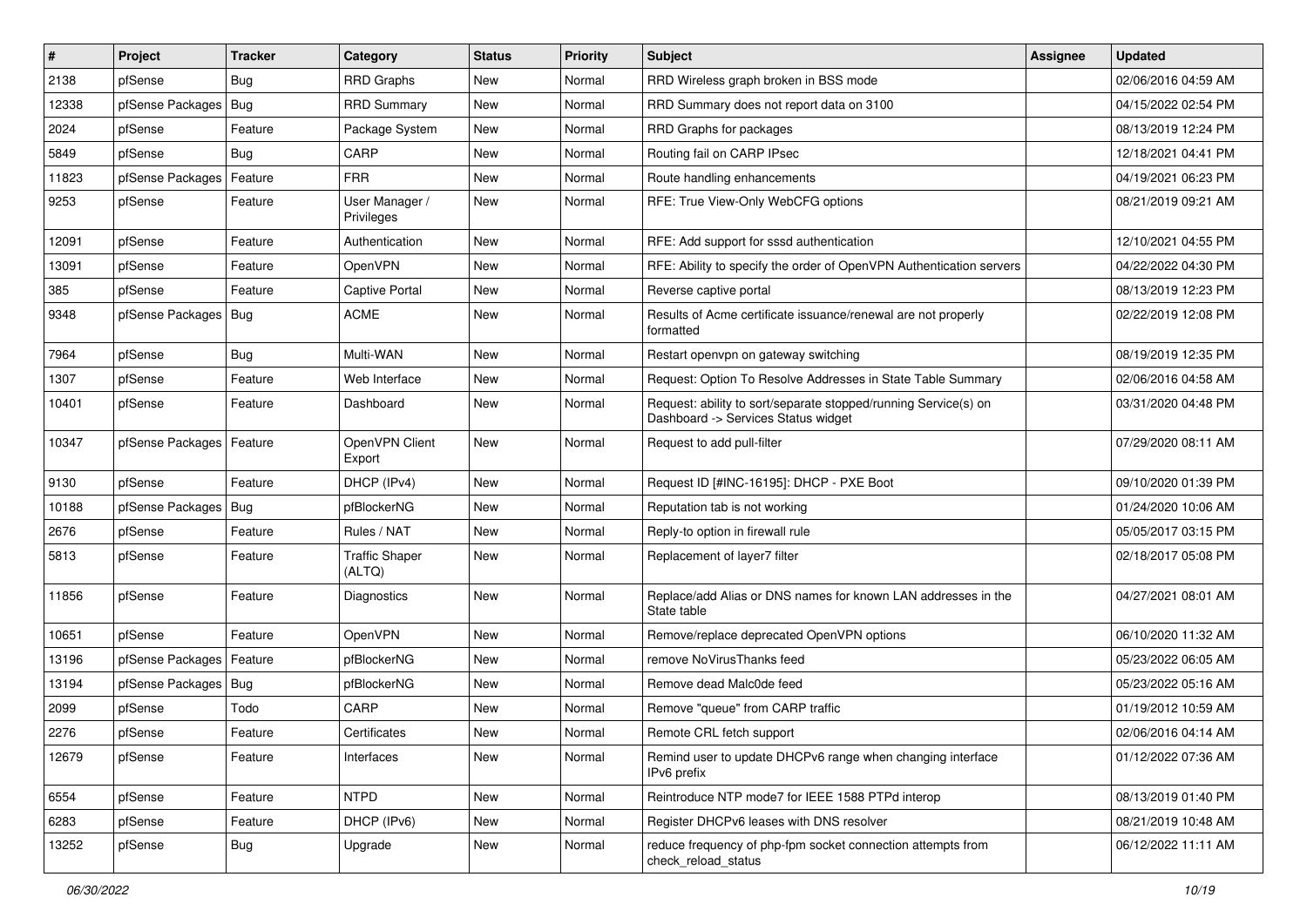| #     | Project                | <b>Tracker</b> | Category                                        | <b>Status</b> | <b>Priority</b> | Subject                                                                                         | <b>Assignee</b> | <b>Updated</b>      |
|-------|------------------------|----------------|-------------------------------------------------|---------------|-----------------|-------------------------------------------------------------------------------------------------|-----------------|---------------------|
| 11185 | pfSense Packages       | Bug            | ntop                                            | Feedback      | Normal          | Redis service stopping before NtopNg                                                            |                 | 04/21/2022 12:40 PM |
| 4646  | pfSense                | Feature        | Dashboard                                       | <b>New</b>    | Normal          | Recover valuable vertical screen real estate in dashboard                                       |                 | 04/20/2015 07:46 PM |
| 10980 | pfSense                | Bug            | <b>Operating System</b>                         | New           | Normal          | rc. local is executed at login by rc. initial, and not at boot time.                            |                 | 10/19/2020 09:39 AM |
| 6605  | pfSense                | <b>Bug</b>     | Interfaces                                      | Confirmed     | Normal          | rc.linkup logic issues with actions taken                                                       |                 | 07/12/2016 07:46 PM |
| 10714 | pfSense                | <b>Bug</b>     | DHCP (IPv6)                                     | <b>New</b>    | Normal          | radvd only gives out the prefix of the "first" IPv6 address of an<br>interface                  |                 | 10/06/2020 01:03 PM |
| 7737  | pfSense                | Bug            | IPv6 Router<br><b>Advertisements</b><br>(RADVD) | <b>New</b>    | Normal          | radvd error message                                                                             |                 | 08/13/2019 09:41 AM |
| 3718  | pfSense                | Feature        | IPv6 Router<br>Advertisements<br>(RADVD)        | <b>New</b>    | Normal          | radvd - enhancement proposal: ability to advertise routes and some<br>fixes - patches attached  |                 | 03/22/2020 02:59 PM |
| 8264  | pfSense Packages   Bug |                | FreeRADIUS                                      | <b>New</b>    | Normal          | Radiusd restart on WAN change results in freeradius not running<br>(and possible solution)      |                 | 04/21/2022 12:39 PM |
| 5652  | pfSense                | Bug            | Authentication                                  | <b>New</b>    | Normal          | Radius IETF Class Group Assignment - Incorrect Standard                                         |                 | 08/13/2019 01:39 PM |
| 4154  | pfSense                | Bug            | User Manager /<br>Privileges                    | Confirmed     | Normal          | RADIUS authentication not working over IPv6                                                     |                 | 04/21/2022 12:39 PM |
| 1434  | pfSense                | Feature        | OpenVPN                                         | <b>New</b>    | Normal          | Radius Accounting in OpenVPN                                                                    |                 | 05/04/2013 03:06 PM |
| 12730 | pfSense                | Bug            | <b>Captive Portal</b>                           | <b>New</b>    | Normal          | RADIUS accounting does not work if WAN is down                                                  |                 | 01/26/2022 05:13 AM |
| 6186  | pfSense                | Bug            | Services                                        | New           | Normal          | race conditions in service startup                                                              |                 | 04/21/2022 12:39 PM |
| 4470  | pfSense                | Feature        | <b>IPv6 Router</b><br>Advertisements<br>(RADVD) | <b>New</b>    | Normal          | RA page in GUI                                                                                  |                 | 08/20/2019 12:20 PM |
| 8712  | pfSense                | Feature        | <b>Traffic Shaper</b><br>(ALTQ)                 | <b>New</b>    | Normal          | QOS on ipsec links                                                                              |                 | 06/22/2020 06:27 AM |
| 8770  | pfSense                | Bug            | Interfaces                                      | <b>New</b>    | Normal          | QinQ interfaces always show as active                                                           |                 | 02/01/2020 09:47 AM |
| 12179 | pfSense Packages       | Feature        | qemu-guest-agent                                | <b>New</b>    | Normal          | QEMU package                                                                                    |                 | 07/30/2021 08:02 AM |
| 13197 | pfSense Packages       | Feature        | pfBlockerNG                                     | New           | Normal          | Put a Single donation link and a proper patreon lin in the pfBlocker<br>Support Banner / Widget |                 | 05/23/2022 05:35 AM |
| 7244  | pfSense                | Feature        | Developer Tools                                 | New           | Normal          | Publish pfsense as a Vagrant Basebox                                                            |                 | 01/29/2019 04:09 AM |
| 8087  | pfSense                | Bug            | Authentication                                  | New           | Normal          | Provide Calling-Station-ID to RADIUS backed VPN connections                                     |                 | 06/06/2020 05:36 AM |
| 10581 | pfSense                | Feature        | Logging                                         | New           | Normal          | Provide ability to disable nginx access logging to remote syslog<br>server                      |                 | 05/21/2020 08:36 PM |
| 3387  | pfSense                | Feature        | Aliases / Tables                                | New           | Normal          | process alias urltable Frequency                                                                |                 | 08/21/2019 11:01 AM |
| 6321  | pfSense                | Bug            | L <sub>2</sub> TP                               | New           | Normal          | Problem with connecting I2tp over ipsec from android and windows                                |                 | 11/13/2020 11:01 AM |
| 6176  | pfSense Packages       | Feature        | OpenVPN Client<br>Export                        | New           | Normal          | Privilege for OpenVPN Client Export                                                             |                 | 10/05/2020 07:33 AM |
| 11826 | pfSense Packages       | Feature        | ACME                                            | New           | Normal          | Preserve acme SAN Method parameters for new cert creations                                      |                 | 04/20/2021 02:02 PM |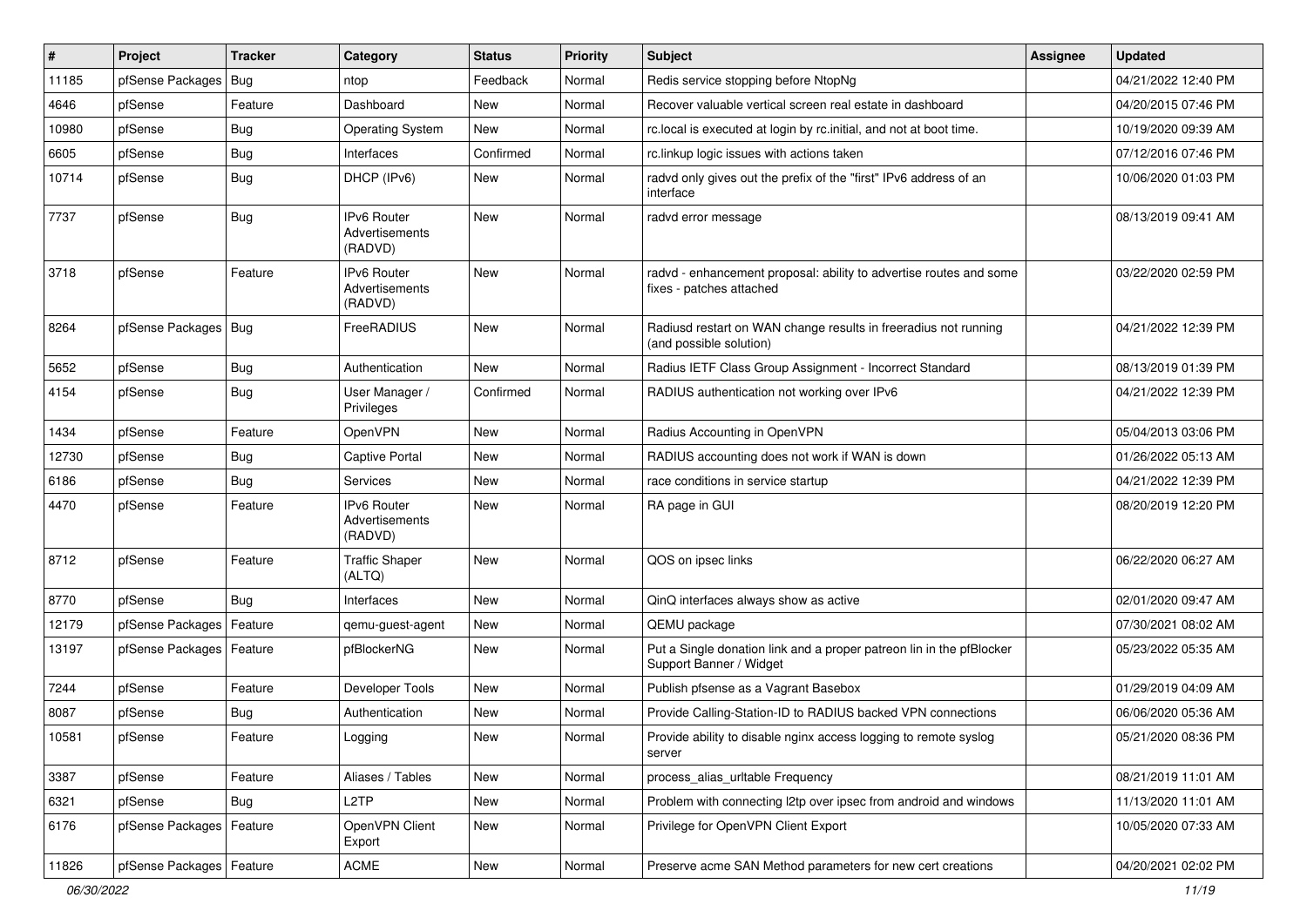| $\vert$ # | Project          | <b>Tracker</b> | Category                            | <b>Status</b>                 | <b>Priority</b> | <b>Subject</b>                                                                                                                   | Assignee | <b>Updated</b>      |
|-----------|------------------|----------------|-------------------------------------|-------------------------------|-----------------|----------------------------------------------------------------------------------------------------------------------------------|----------|---------------------|
| 11163     | pfSense Packages | Feature        | <b>ACME</b>                         | <b>Pull Request</b><br>Review | Normal          | Preferred Chain option                                                                                                           |          | 10/18/2021 09:10 AM |
| 1833      | pfSense          | Feature        | PPTP                                | New                           | Normal          | PPTP type WAN IPv6 support                                                                                                       |          | 08/20/2019 10:12 AM |
| 9633      | pfSense          | Feature        | PPPoE Server                        | New                           | Normal          | PPPoE/L2TP Server Status Page                                                                                                    |          | 10/09/2021 12:05 PM |
| 9617      | pfSense          | Feature        | <b>PPP</b> Interfaces               | New                           | Normal          | PPPoE Static IP Configuration in GUI                                                                                             |          | 10/15/2021 08:52 PM |
| 32        | pfSense          | Todo           | User Manager /<br>Privileges        | New                           | Normal          | PPPoE Server users integration with user manager                                                                                 |          | 02/06/2016 04:53 AM |
| 1826      | pfSense          | Feature        | PPPoE Server                        | <b>New</b>                    | Normal          | PPPoE server IPv6 support                                                                                                        |          | 03/25/2022 04:25 PM |
| 12436     | pfSense          | Bug            | <b>PPPoE Server</b>                 | <b>New</b>                    | Normal          | Pppoe server config gui does not allow setting of chap<br>authentication, and sets the network start address for allocation to 0 |          | 10/21/2021 08:15 AM |
| 8078      | pfSense          | Feature        | PPP Interfaces                      | <b>New</b>                    | Normal          | <b>PPPoE Reconnect Wait Time</b>                                                                                                 |          | 11/09/2017 05:13 PM |
| 8512      | pfSense          | Bug            | PPP Interfaces                      | <b>New</b>                    | Normal          | PPPoE reconnect fails after interface flap                                                                                       |          | 08/20/2019 10:06 AM |
| 9192      | pfSense          | Bug            | PPP Interfaces                      | New                           | Normal          | PPPoE daemon selects wrong interface                                                                                             |          | 08/20/2019 10:05 AM |
| 6207      | pfSense          | Feature        | Rules / NAT                         | New                           | Normal          | Please, add "THIS_IF broadcast" Macro for use in firewall rules                                                                  |          | 08/21/2019 11:01 AM |
| 6228      | pfSense          | Feature        | <b>Operating System</b>             | New                           | Normal          | Please provide a means for IGMPv3 and MLDv2 support                                                                              |          | 05/20/2020 03:21 PM |
| 11827     | pfSense Packages | Feature        | <b>ACME</b>                         | New                           | Normal          | Please include acme deploy folder/scripts                                                                                        |          | 03/06/2022 04:31 AM |
| 7781      | pfSense          | Feature        | Rules / NAT                         | New                           | Normal          | Please Enable Rule Separators on Manual Outbound NAT                                                                             |          | 08/21/2019 09:07 AM |
| 7082      | pfSense          | Bug            | Package System                      | New                           | Normal          | pkg_edit.php - impossible to use default_value with rowhelperfield                                                               |          | 08/21/2019 09:15 AM |
| 7195      | pfSense          | Bug            | Package System                      | New                           | Normal          | pkg edit.php - < checkenable fields > tag has no effect on fields other<br>than checkbox/input                                   |          | 08/21/2019 09:15 AM |
| 9838      | pfSense          | Feature        | OpenVPN                             | <b>New</b>                    | Normal          | PKCS11 support                                                                                                                   |          | 10/20/2019 02:12 PM |
| 9024      | pfSense          | Bug            | <b>Traffic Shaper</b><br>(Limiters) | Feedback                      | Normal          | Ping packet loss under load when using limiters                                                                                  |          | 05/12/2022 11:55 AM |
| 12907     | pfSense Packages | Bug            | PIMD                                | Feedback                      | Normal          | PIMD: Nonexistent interfaces should be hidden/disabled in<br>pimd.conf before bringing up the service                            |          | 03/07/2022 03:51 PM |
| 12538     | pfSense Packages | <b>Bug</b>     | PIMD                                | New                           | Normal          | PIMD sub-interface bug                                                                                                           |          | 11/20/2021 09:44 PM |
| 10692     | pfSense Packages | Bug            | PIMD                                | Feedback                      | Normal          | PIMD starts twice at boot                                                                                                        |          | 04/21/2022 12:40 PM |
| 12774     | pfSense          | <b>Bug</b>     | Backup / Restore                    | <b>New</b>                    | Normal          | Picture widget image is not saved in backup                                                                                      |          | 04/04/2022 04:48 AM |
| 13167     | pfSense          | Bug            | Dynamic DNS                         | <b>New</b>                    | Normal          | phpDynDNS: DigitalOcean ddns update fails (bad request, invalid<br>character '-' in request_id)                                  |          | 06/16/2022 09:30 PM |
| 11898     | pfSense Packages | Bug            | apcupsd                             | New                           | Normal          | PHP error from apcupsd dashboard widget                                                                                          |          | 05/07/2021 09:12 AM |
| 11430     | pfSense          | <b>Bug</b>     | Interfaces                          | New                           | Normal          | PHP console spam after Assigning Interfaces                                                                                      |          | 10/09/2021 10:37 AM |
| 7430      | pfSense          | <b>Bug</b>     | Interfaces                          | <b>New</b>                    | Normal          | pfsense-utils.inc - where is ipaddr configured() should account for<br>loopback interface                                        |          | 08/13/2019 03:48 PM |
| 12768     | pfSense          | Feature        | Upgrade                             | <b>New</b>                    | Normal          | pfSense-repo: Make sure default config file exists                                                                               |          | 06/28/2022 12:01 PM |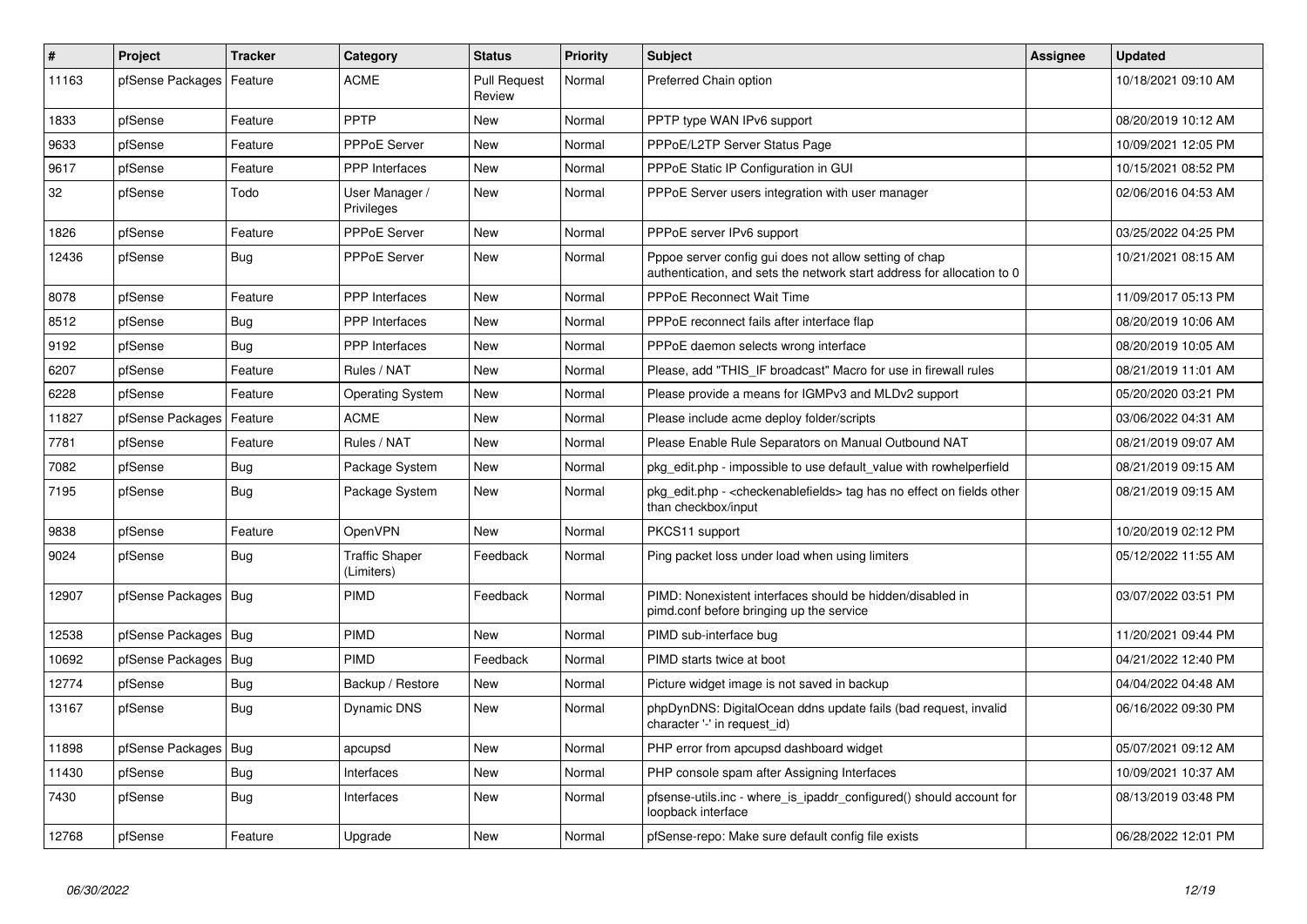| $\vert$ # | Project                | <b>Tracker</b> | Category                | <b>Status</b> | <b>Priority</b> | <b>Subject</b>                                                                                 | <b>Assignee</b> | <b>Updated</b>      |
|-----------|------------------------|----------------|-------------------------|---------------|-----------------|------------------------------------------------------------------------------------------------|-----------------|---------------------|
| 10279     | pfSense Packages       | Bug            | open-vm-tools           | <b>New</b>    | Normal          | pfSense's OpenVM Tools on ESXi 6.7 no longer provides quest vm<br>functionality                |                 | 03/01/2020 06:07 PM |
| 7138      | pfSense                | <b>Bug</b>     | DHCP (IPv6)             | Assigned      | Normal          | Pfsense wide dhcpv6 client doesn't recognise if id statement                                   |                 | 04/21/2022 12:39 PM |
| 12888     | pfSense                | Bug            | Rules / NAT             | New           | Normal          | pfSense sends un-NATed packets during OpenVPN startup                                          |                 | 03/01/2022 03:13 PM |
| 9876      | pfSense                | Feature        | <b>Operating System</b> | <b>New</b>    | Normal          | PFsense on KVM: Web interface hint to disable "Hardware"<br>Checksum Offloading"               |                 | 07/03/2020 07:11 AM |
| 4499      | pfSense                | Feature        | <b>LAGG Interfaces</b>  | <b>New</b>    | Normal          | pfSense LAGG interfaces; unable to set speed and duplex for<br>member interfaces.              |                 | 08/21/2019 11:16 AM |
| 12828     | pfSense                | <b>Bug</b>     | <b>Wireless</b>         | <b>New</b>    | Normal          | pfSense keeps crashing (Fatal trap 12: page fault while in kernel<br>mode)                     |                 | 02/21/2022 07:55 AM |
| 7352      | pfSense                | Bug            | Routing                 | New           | Normal          | pfSense IPv6 static route is dumped after a WAN flap                                           |                 | 01/20/2022 09:35 AM |
| 12861     | pfSense Docs           | Correction     | Hardware                | New           | Normal          | pfSense hardware tuning guide references obsolete interface loader<br>variable & buffer limits |                 | 02/23/2022 05:31 PM |
| 10693     | pfSense Packages   Bug |                | <b>BIND</b>             | <b>New</b>    | Normal          | pfSense Bind Zone Editor UI does not update zone serial number<br>when a change is made        |                 | 09/01/2021 12:51 AM |
| 11525     | pfSense Packages       | <b>Bug</b>     | Suricata                | <b>New</b>    | Normal          | pfsense 2.5.0 release version for vlan issue to suricata                                       |                 | 11/11/2021 08:16 AM |
| 10671     | pfSense                | Bug            | <b>Operating System</b> | <b>New</b>    | Normal          | pfsense 2.4.5 1 does not boot on Gen2 2012R2 HyperV VM                                         |                 | 05/09/2021 06:39 AM |
| 6521      | pfSense Packages   Bug |                | squidguard              | <b>New</b>    | Normal          | pfsense 2.3.1 squidguard -> Groups ACL -> Target Rules List<br>missing                         |                 | 06/25/2016 10:49 PM |
| 6471      | pfSense Packages   Bug |                | squidguard              | New           | Normal          | pfsense 2.3.1 squidguard -> common ACL -> Target Rules List<br>missing                         |                 | 06/08/2016 06:22 PM |
| 11040     | pfSense Packages   Bug |                | pfBlockerNG             | New           | Normal          | pfb filter core faults when clearing firewall log                                              |                 | 11/07/2020 01:44 PM |
| 11260     | pfSense Packages       | Feature        | pfBlockerNG             | New           | Normal          | pfBlockerNG: predefined ASN groups for Google, Facebook, Apple,<br>etc with useful selections  |                 | 01/18/2021 03:46 PM |
| 10590     | pfSense Packages       | <b>Bug</b>     | pfBlockerNG             | New           | Normal          | pfBlockerNG: Invalid argument supplied for foreach()                                           |                 | 05/26/2020 08:22 AM |
| 10278     | pfSense Packages       | Bug            | pfBlockerNG             | New           | Normal          | pfBlockerNG: Formatting issue on DNSBL stats page                                              |                 | 02/24/2020 01:36 PM |
| 10253     | pfSense Packages   Bug |                | pfBlockerNG             | <b>New</b>    | Normal          | pfblockerng-devel uses user interface for VIP causing issues with<br>other services            |                 | 02/11/2020 09:17 AM |
| 12918     | pfSense Packages       | Feature        | pfBlockerNG             | New           | Normal          | pfBlockerNG-devel changes from xmlrpc sync do not take effect<br>immediately                   |                 | 03/07/2022 02:29 PM |
| 11209     | pfSense Packages       | Feature        | pfBlockerNG             | New           | Normal          | pfBlockerNG soft blocking                                                                      |                 | 01/01/2021 02:07 PM |
| 13156     | pfSense Packages       | Regression     | pfBlockerNG             | New           | Normal          | pfBlockerNG IP block stats do not work                                                         |                 | 06/29/2022 07:00 AM |
| 9662      | pfSense Packages       | <b>Bug</b>     | pfBlockerNG             | New           | Normal          | PfblockerNG do not update after pfsense reboot and wait for next<br>cron task                  |                 | 08/20/2019 09:00 AM |
| 12330     | pfSense Packages       | Bug            | pfBlockerNG             | Feedback      | Normal          | pfBlockerNG devel creating invalid NAT rules on boot                                           |                 | 04/21/2022 12:40 PM |
| 10164     | pfSense Packages   Bug |                | pfBlockerNG             | <b>New</b>    | Normal          | pfBlockerNG dashboard widget position is not maintained when<br>updating                       |                 | 01/06/2020 10:06 AM |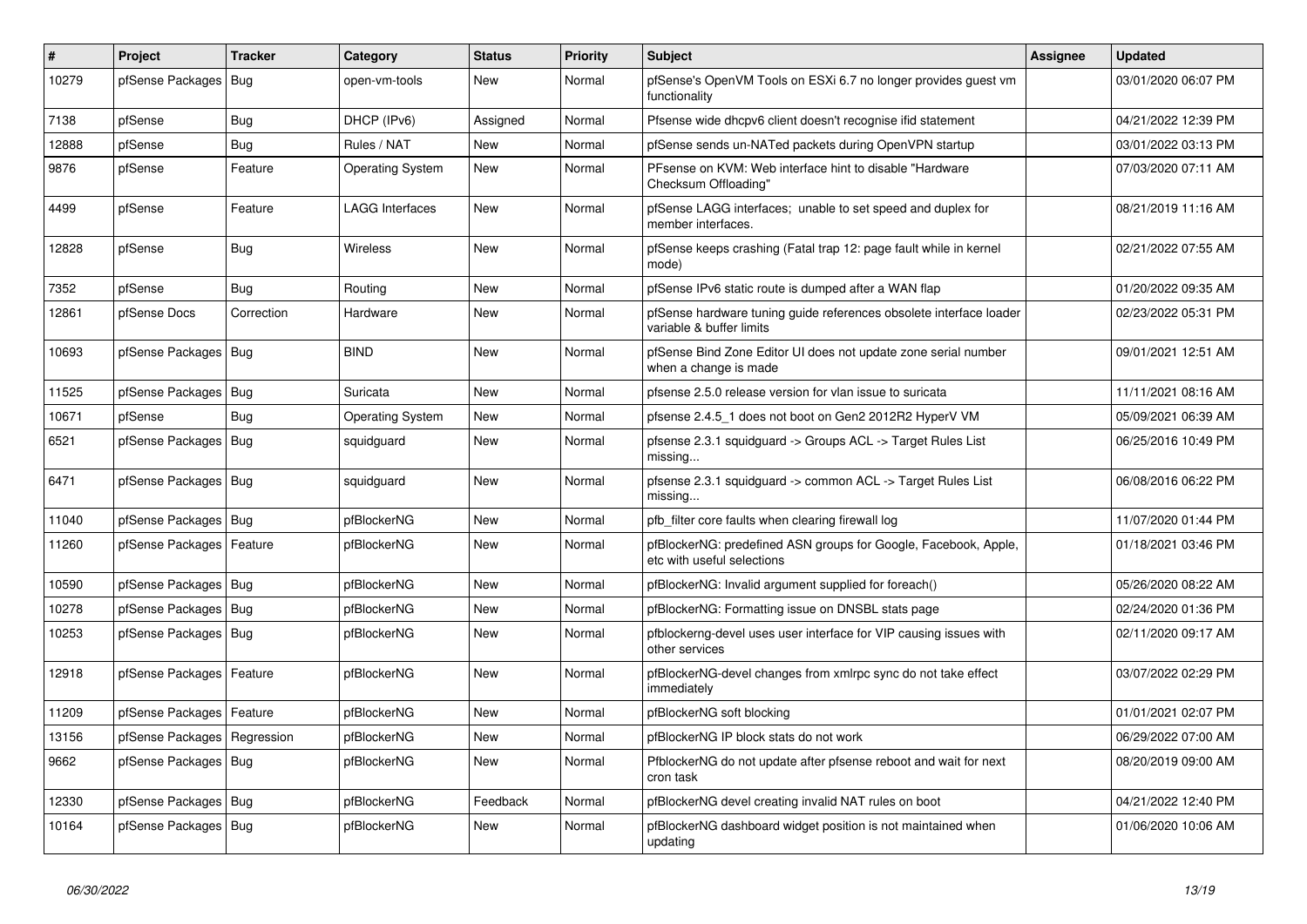| #     | Project                    | <b>Tracker</b> | Category                     | <b>Status</b>                 | <b>Priority</b> | Subject                                                                                                                | <b>Assignee</b> | <b>Updated</b>      |
|-------|----------------------------|----------------|------------------------------|-------------------------------|-----------------|------------------------------------------------------------------------------------------------------------------------|-----------------|---------------------|
| 11261 | pfSense Packages           | Bug            | pfBlockerNG                  | New                           | Normal          | pfBlockerNG ASN numbers in IPv4 (/IPv6) Custom_List generate<br>error(s) "Invalid numeric literal at line 1, column 7" |                 | 01/28/2021 08:34 AM |
| 11398 | pfSense Packages           | Bug            | pfBlockerNG                  | New                           | Normal          | pfBlocker upgrade hangs forever                                                                                        |                 | 04/21/2022 12:39 PM |
| 13154 | pfSense Packages   Bug     |                | pfBlockerNG                  | Confirmed                     | Normal          | pfBlocker causing excessive CPU load                                                                                   |                 | 06/28/2022 01:14 PM |
| 11184 | pfSense                    | <b>Bug</b>     | FreeBSD                      | New                           | Normal          | PF: State policy cannot be configurable                                                                                |                 | 02/09/2021 02:43 AM |
| 1683  | pfSense                    | Feature        | Rules / NAT                  | New                           | Normal          | PF scrub min-ttl option                                                                                                |                 | 09/23/2020 01:52 AM |
| 5075  | pfSense                    | Bug            | Rules / NAT                  | Confirmed                     | Normal          | pf errors that don't return a line number on first line don't file notice                                              |                 | 09/01/2015 06:42 PM |
| 12120 | pfSense                    | Feature        | <b>DHCP Relav</b>            | <b>New</b>                    | Normal          | Permit several sets of destination DHCP servers in DHCP relay                                                          |                 | 07/11/2021 05:41 PM |
| 3706  | pfSense                    | Bug            | User Manager /<br>Privileges | New                           | Normal          | Permission order affects default page on limited accounts, but can't<br>reorder                                        |                 | 02/06/2016 04:10 AM |
| 12122 | pfSense                    | Bug            | Web Interface                | <b>New</b>                    | Normal          | Perform greedy actions asychronously                                                                                   |                 | 07/10/2021 01:10 PM |
| 1574  | pfSense                    | Feature        | User Manager /<br>Privileges | New                           | Normal          | Password quality enforcment.                                                                                           |                 | 02/06/2016 04:15 AM |
| 9485  | pfSense                    | Bug            | User Manager /<br>Privileges | New                           | Normal          | password match error on system_usermanager causes Group<br>membership to be reset.                                     |                 | 04/26/2019 08:52 AM |
| 11770 | pfSense Plus               | Bug            | Hardware / Drivers           | <b>New</b>                    | Normal          | Pantech UML295 USB Modem No Longer Functional                                                                          |                 | 04/01/2021 11:28 AM |
| 12740 | pfSense                    | <b>Bug</b>     | FreeBSD                      | Incomplete                    | Normal          | panic: esp input cb: Unexpected address family                                                                         |                 | 01/27/2022 01:19 PM |
| 13017 | pfSense                    | Feature        | Packet Capture               | <b>New</b>                    | Normal          | Packet capture: add preview results while capture is running                                                           |                 | 04/09/2022 11:08 AM |
| 4456  | pfSense                    | Feature        | Diagnostics                  | New                           | Normal          | Packet capture additional filtering options                                                                            |                 | 08/20/2019 03:30 PM |
| 11724 | pfSense                    | Bug            | Package System               | New                           | Normal          | Packages unexpectedly removed when changing update branches                                                            |                 | 03/29/2021 08:09 AM |
| 7954  | pfSense Packages           | Bug            | Squid                        | Confirmed                     | Normal          | Package upgrade/reinstall gets stuck on deinstall if the<br>package-provided service is not running                    |                 | 10/18/2017 12:04 PM |
| 10526 | pfSense Packages   Bug     |                | pfBlockerNG                  | <b>New</b>                    | Normal          | Package pfBlockerNG Crashes on Alert view                                                                              |                 | 05/04/2020 08:59 AM |
| 9616  | pfSense Packages           | Feature        | New Package<br>Request       | <b>New</b>                    | Normal          | Package for Docs                                                                                                       |                 | 03/26/2020 06:34 AM |
| 13043 | pfSense Packages   Bug     |                | WireGuard                    | New                           | Normal          | OSPF over Wireguard interface doesn't populate neighbors after<br>reboot                                               |                 | 04/11/2022 09:22 AM |
| 13124 | pfSense                    | Feature        | Web Interface                | <b>Pull Request</b><br>Review | Normal          | Option to wait for interface selection before displaying firewall rules                                                |                 | 06/28/2022 12:01 PM |
| 13160 | pfSense Packages   Feature |                | Status Monitoring            | <b>Pull Request</b><br>Review | Normal          | Option to sort monitoring graph views                                                                                  |                 | 05/13/2022 12:06 PM |
| 13293 | pfSense                    | Feature        | OpenVPN                      | New                           | Normal          | Option to set auth-gen-token in OpenVPN GUI                                                                            |                 | 06/21/2022 02:35 PM |
| 1947  | pfSense                    | Feature        | Rules / NAT                  | New                           | Normal          | Option to kill all states when creating a block rule                                                                   |                 | 08/20/2019 01:09 PM |
| 12055 | pfSense                    | Feature        | Virtual IP Addresses         | Feedback                      | Normal          | Option to disable XMLRPC Sync for Loopback Virtual IPs                                                                 |                 | 06/18/2021 09:05 AM |
| 11749 | pfSense Packages           | Feature        | pfBlockerNG                  | New                           | Normal          | Option to disable NAT rule creation                                                                                    |                 | 04/06/2021 11:45 PM |
| 336   | pfSense                    | Feature        | LAGG Interfaces              | New                           | Normal          | Option to create lagg under assign interfaces                                                                          |                 | 08/21/2019 11:16 AM |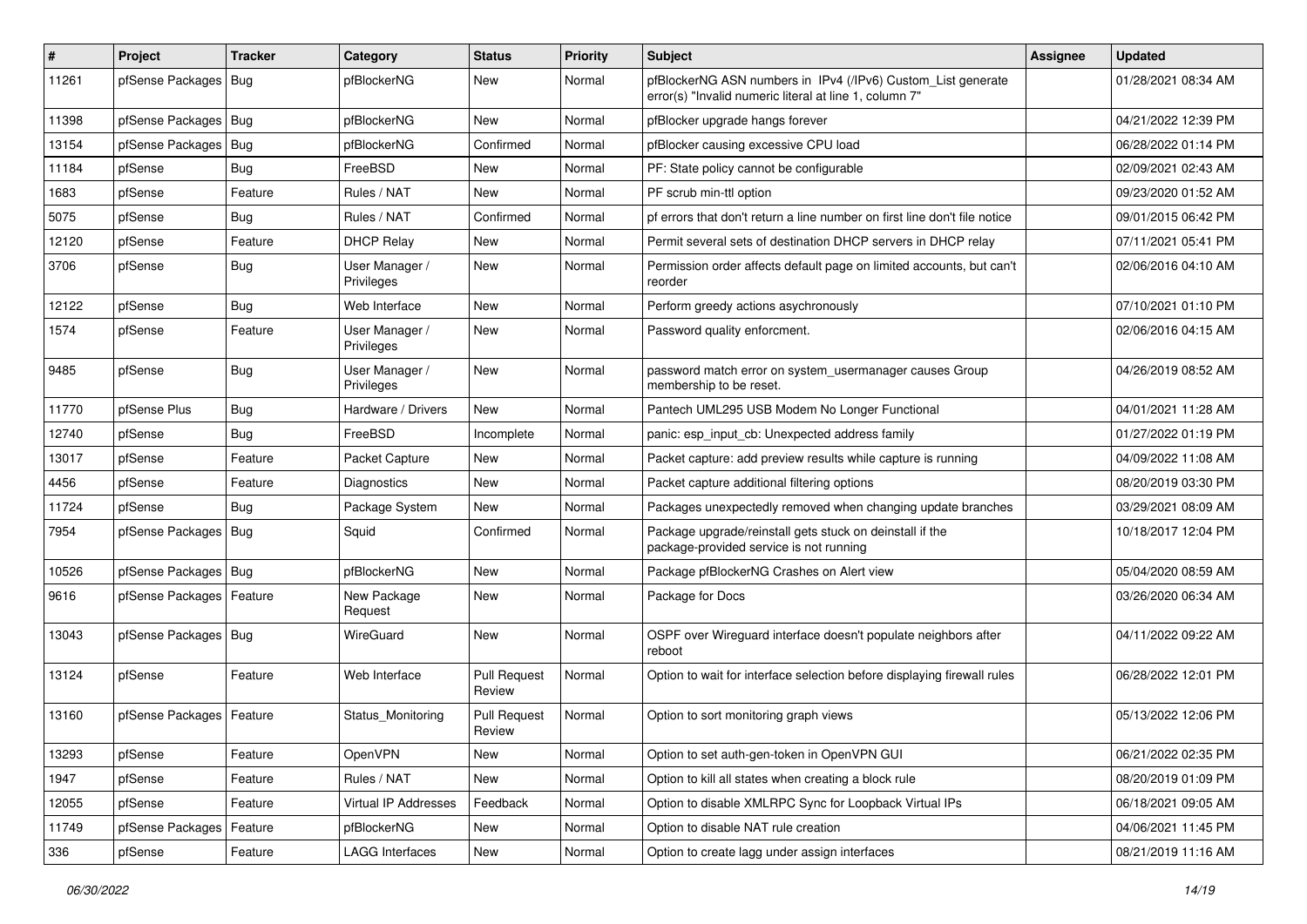| #     | Project                    | <b>Tracker</b> | Category                 | <b>Status</b> | <b>Priority</b> | Subject                                                                                                                                                                                         | <b>Assignee</b> | <b>Updated</b>      |
|-------|----------------------------|----------------|--------------------------|---------------|-----------------|-------------------------------------------------------------------------------------------------------------------------------------------------------------------------------------------------|-----------------|---------------------|
| 8520  | pfSense                    | Feature        | Interfaces               | New           | Normal          | Option to auto-renew DHCP on interface with an offline gateway or<br>marked as down                                                                                                             |                 | 07/20/2021 11:00 AM |
| 9156  | pfSense                    | Feature        | OpenVPN                  | New           | Normal          | OpenVPN: Add tickbox for 'nopool' directive                                                                                                                                                     |                 | 04/14/2020 01:45 PM |
| 7281  | pfSense                    | Feature        | OpenVPN                  | New           | Normal          | OpenVPN: Add support for IPv6 dynamic prefix selection                                                                                                                                          |                 | 12/21/2017 08:56 PM |
| 12927 | pfSense                    | Bug            | OpenVPN                  | <b>New</b>    | Normal          | OpenVPN with OCSP enabled allows connections with revoked<br>certificates                                                                                                                       |                 | 03/24/2022 08:22 AM |
| 11778 | pfSense                    | Bug            | OpenVPN                  | New           | Normal          | OpenVPN uses 100% CPU after experiencing packet loss                                                                                                                                            |                 | 02/28/2022 07:38 AM |
| 11541 | pfSense                    | Bug            | OpenVPN                  | <b>New</b>    | Normal          | OpenVPN status does not work properly when set to TCP and<br>Concurrent Connections = 1                                                                                                         |                 | 03/02/2021 02:27 PM |
| 13087 | pfSense                    | Bug            | OpenVPN                  | <b>New</b>    | Normal          | OpenVPN Server: hide WINS servers list when netbios option is<br>unchecked while WINS servers is checked                                                                                        |                 | 04/22/2022 10:29 AM |
| 12563 | pfSense                    | Bug            | OpenVPN                  | <b>New</b>    | Normal          | OpenVPN server doesn't support Framed-IPv6-Address RADIUS<br>attribute                                                                                                                          |                 | 12/03/2021 11:19 AM |
| 12874 | pfSense                    | Feature        | OpenVPN                  | New           | Normal          | OpenVPN RADIUS Framed-Pool                                                                                                                                                                      |                 | 02/25/2022 02:24 PM |
| 11715 | pfSense                    | Bug            | OpenVPN                  | New           | Normal          | OpenVPN MTU                                                                                                                                                                                     |                 | 03/22/2021 01:35 AM |
| 9937  | pfSense                    | Feature        | Authentication           | <b>New</b>    | Normal          | OpenVPN Login User Privilege                                                                                                                                                                    |                 | 11/29/2019 08:46 AM |
| 13233 | pfSense Plus               | <b>Bug</b>     | OpenVPN                  | Feedback      | Normal          | OpenVPN DCO connection fails with Auth Digest Algorithm set to<br><b>SHA512</b>                                                                                                                 |                 | 05/31/2022 03:39 PM |
| 7286  | pfSense                    | Bug            | OpenVPN                  | Incomplete    | Normal          | OpenVPN client is unreliable when you have multiple tunnels                                                                                                                                     |                 | 08/19/2019 03:28 PM |
| 8122  | pfSense                    | Bug            | OpenVPN                  | <b>New</b>    | Normal          | openypn client is unable to use OTP (temporary) passwords                                                                                                                                       |                 | 04/16/2018 09:28 AM |
| 7699  | pfSense Packages           | Feature        | OpenVPN Client<br>Export | <b>New</b>    | Normal          | OpenVPN Client Export - Default Gateway                                                                                                                                                         |                 | 08/19/2019 03:32 PM |
| 7881  | pfSense                    | Feature        | OpenVPN                  | <b>New</b>    | Normal          | OpenVPN client - add support for multiple server entries                                                                                                                                        |                 | 08/14/2019 09:32 AM |
| 9344  | pfSense                    | Bug            | Translations             | <b>New</b>    | Normal          | OpenVPN click NCP Algorithms will always go to DH Parameters<br>website(in Chinese-Taiwan)                                                                                                      |                 | 10/21/2021 03:48 AM |
| 12950 | pfSense                    | Bug            | Routing                  | <b>New</b>    | Normal          | OpenVPN as default gateway does not get set at boot time                                                                                                                                        |                 | 04/09/2022 05:46 PM |
| 4010  | pfSense                    | Feature        | OpenVPN                  | <b>New</b>    | Normal          | OpenVPN always loads engines available on openssl                                                                                                                                               |                 | 07/08/2016 10:29 PM |
| 3652  | pfSense                    | Feature        | OpenVPN                  | New           | Normal          | OpenVPN - Dynamic IPv6 Tunnel Network                                                                                                                                                           |                 | 03/20/2019 09:50 AM |
| 12524 | pfSense Plus               | Feature        | <b>Operating System</b>  | <b>New</b>    | Normal          | OpenSSL QAT Engine                                                                                                                                                                              |                 | 04/10/2022 02:54 AM |
| 11876 | pfSense                    | Feature        | Hardware / Drivers       | New           | Normal          | OpenSSL does not use QAT acceleration on pfSense Plus<br>21.02-RELEASE-p1 or 21.05-DEVELOPMENT                                                                                                  |                 | 05/03/2021 08:02 AM |
| 8517  | pfSense Packages   Feature |                | New Package<br>Request   | New           | Normal          | OpenConnect client                                                                                                                                                                              |                 | 08/13/2019 10:01 AM |
| 9165  | pfSense                    | Feature        | Authentication           | New           | Normal          | only IPs can be added to sshguard whitelist                                                                                                                                                     |                 | 04/21/2022 12:39 PM |
| 11641 | pfSense                    | Bug            | Interfaces               | New           | Normal          | On xn based interfaces without the VLANMTU flag the first VLAN<br>tag defined does not follow the parent interface MTU settings. All<br>subsequent VLAN tags follow the parent interface's MTU. |                 | 03/09/2021 06:42 PM |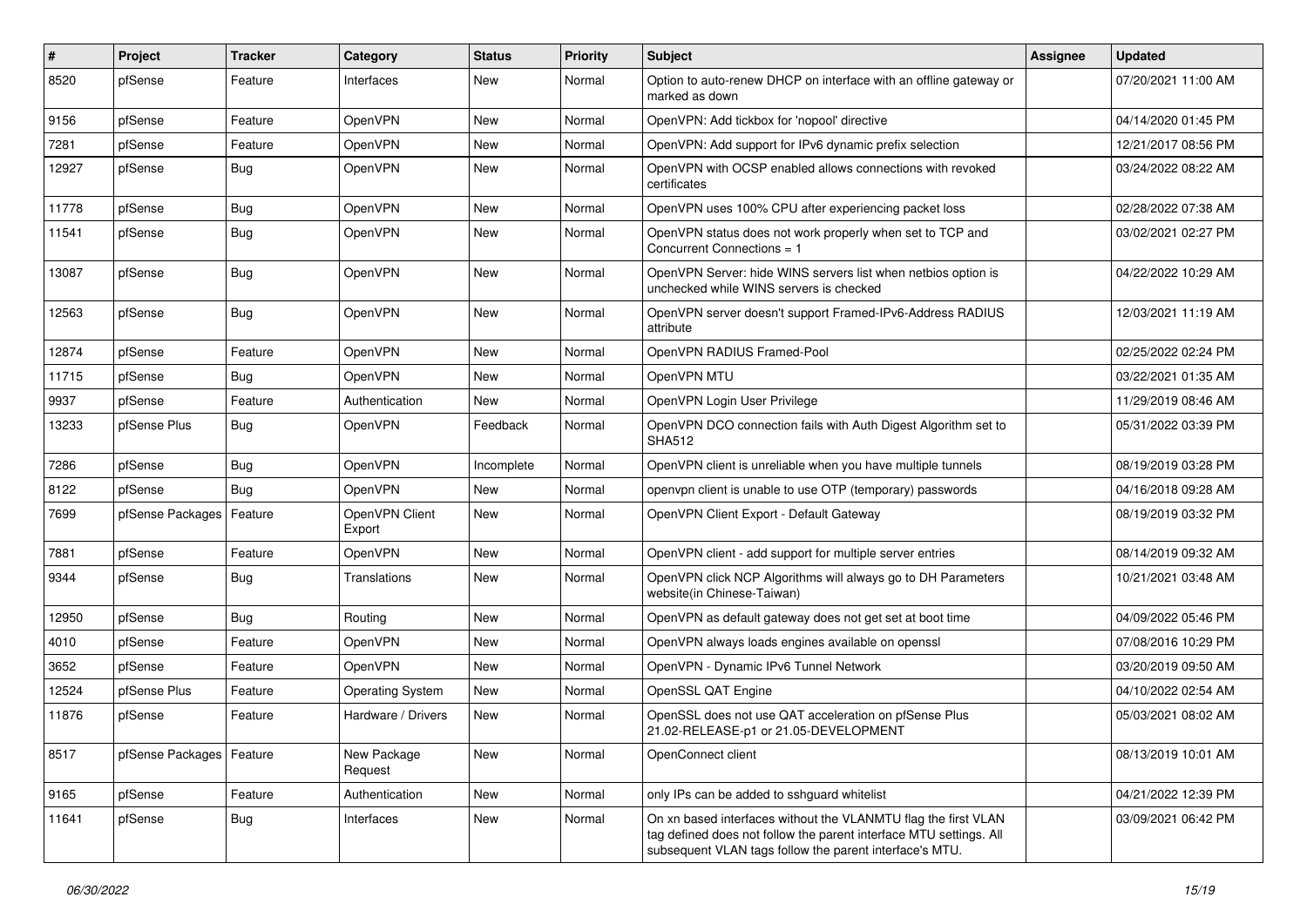| #     | Project                    | <b>Tracker</b> | Category               | <b>Status</b> | <b>Priority</b> | Subject                                                                                                         | <b>Assignee</b> | <b>Updated</b>      |
|-------|----------------------------|----------------|------------------------|---------------|-----------------|-----------------------------------------------------------------------------------------------------------------|-----------------|---------------------|
| 8149  | pfSense                    | Feature        | <b>NTPD</b>            | New           | Normal          | <b>NTPsec</b>                                                                                                   |                 | 10/11/2020 10:59 AM |
| 4604  | pfSense                    | Bug            | <b>NTPD</b>            | New           | Normal          | NTP time server entries may or may not work, depending upon<br>interfaces selected when configuring NTP service |                 | 12/11/2021 07:59 PM |
| 7201  | pfSense                    | Feature        | <b>NTPD</b>            | <b>New</b>    | Normal          | NTP Support multiple GPS reference clocks                                                                       |                 | 04/27/2021 12:31 PM |
| 7287  | pfSense                    | Feature        | <b>NTPD</b>            | New           | Normal          | NTP add support for ACTS ref clock                                                                              |                 | 10/12/2020 07:45 AM |
| 10370 | pfSense Packages   Bug     |                | ntop                   | New           | Normal          | ntopng Timeseries not send to InfluxDB                                                                          |                 | 03/30/2020 09:42 AM |
| 12444 | pfSense Packages   Bug     |                | ntop                   | New           | Normal          | ntopng throws errors when viewing single host                                                                   |                 | 10/11/2021 12:39 PM |
| 9143  | pfSense Packages   Bug     |                | ntop                   | <b>New</b>    | Normal          | ntopng not displaying values in historical correctly                                                            |                 | 11/22/2018 07:24 AM |
| 10783 | pfSense Packages   Bug     |                | ntop                   | New           | Normal          | NtopNG is very unstable on arm64                                                                                |                 | 07/22/2020 09:07 AM |
| 7000  | pfSense Packages   Feature |                | ntop                   | <b>New</b>    | Normal          | ntopng historical data needs to be reworked                                                                     |                 | 01/14/2017 09:20 AM |
| 5174  | pfSense Packages   Feature |                | <b>NRPE</b>            | New           | Normal          | nrpe: check sensors doesnt work, missing Imsensors                                                              |                 | 11/15/2015 12:49 AM |
| 11182 | pfSense Packages   Bug     |                | <b>NRPE</b>            | <b>New</b>    | Normal          | NRPE in HA syncs the bind IP                                                                                    |                 | 12/01/2021 02:15 AM |
| 1506  | pfSense                    | Feature        | Notifications          | <b>New</b>    | Normal          | Notifications should spool                                                                                      |                 | 05/05/2011 12:58 PM |
| 11592 | pfSense Packages   Bug     |                | node_exporter          | New           | Normal          | Node exporter can not read system statistics                                                                    |                 | 10/15/2021 09:37 PM |
| 1890  | pfSense                    | Bug            | Translations           | <b>New</b>    | Normal          | No gettext support in console scripts                                                                           |                 | 08/13/2019 12:24 PM |
| 5556  | pfSense                    | Feature        | Diagnostics            | New           | Normal          | No error when downloading non-existing file on<br>Diagnostics/Execute                                           |                 | 08/20/2019 03:43 PM |
| 6823  | pfSense                    | Bug            | Interfaces             | <b>New</b>    | Normal          | No connectivity after changing link state to UP                                                                 |                 | 04/21/2022 12:39 PM |
| 12656 | pfSense Packages   Feature |                | New Package<br>Request | New           | Normal          | <b>NextDNS</b>                                                                                                  |                 | 01/31/2022 01:50 AM |
| 11138 | pfSense Packages           | Feature        | FreeRADIUS             | <b>New</b>    | Normal          | new WebGUI checkboxes needed                                                                                    |                 | 12/07/2020 08:28 AM |
| 3358  | pfSense                    | Bug            | Package System         | New           | Normal          | new version of <include file=""> is not required during reinstall all</include>                                 |                 | 12/26/2014 12:13 PM |
| 6615  | pfSense                    | Feature        | DHCP (IPv4)            | <b>New</b>    | Normal          | new DHCP server option                                                                                          |                 | 08/13/2019 01:39 PM |
| 3697  | pfSense                    | Feature        | Backup / Restore       | New           | Normal          | New backup/restore area: Certificates                                                                           |                 | 03/11/2017 11:30 AM |
| 12073 | pfSense Packages   Bug     |                | NET-SNMP               | Feedback      | Normal          | netsnmptrapd.conf syntax is wrong                                                                               |                 | 04/21/2022 12:40 PM |
| 11657 | pfSense                    | Bug            | Interfaces             | <b>New</b>    | Normal          | netmap ring reinit error                                                                                        |                 | 03/18/2021 10:32 PM |
| 8804  | pfSense                    | <b>Bug</b>     | <b>PPP</b> Interfaces  | <b>New</b>    | Normal          | Netgate SG-1000 PPPoE Keepalives not prioritized, internet drops                                                |                 | 08/20/2019 10:06 AM |
| 11970 | pfSense Packages   Bug     |                | Coreboot               | New           | Normal          | Netgate Firmware Upgrade Doesn't Work on XG-2758                                                                |                 | 04/21/2022 12:39 PM |
| 11610 | pfSense Packages   Bug     |                | NET-SNMP               | New           | Normal          | NET-SNMP is not setting the correct permissions on AgentX                                                       |                 | 06/28/2021 07:54 AM |
| 10990 | pfSense Packages   Bug     |                | NET-SNMP               | Feedback      | Normal          | net-snmp IPv6 listen address needs to be wrapped in square<br>brackets                                          |                 | 03/19/2021 05:09 AM |
| 10137 | pfSense                    | Feature        | Package System         | New           | Normal          | net-mgmt/arpwatch: Update to 3.0                                                                                |                 | 12/30/2019 05:16 PM |
| 12535 | pfSense                    | Documentation  | Routing                | New           | Normal          | Negate Rules function does not match the description                                                            |                 | 11/19/2021 02:03 PM |
| 8641  | pfSense                    | Feature        | Web Interface          | New           | Normal          | Need way to disable HSTS and/or replace webConfigurator<br>certificate from CLI                                 |                 | 07/16/2018 10:21 AM |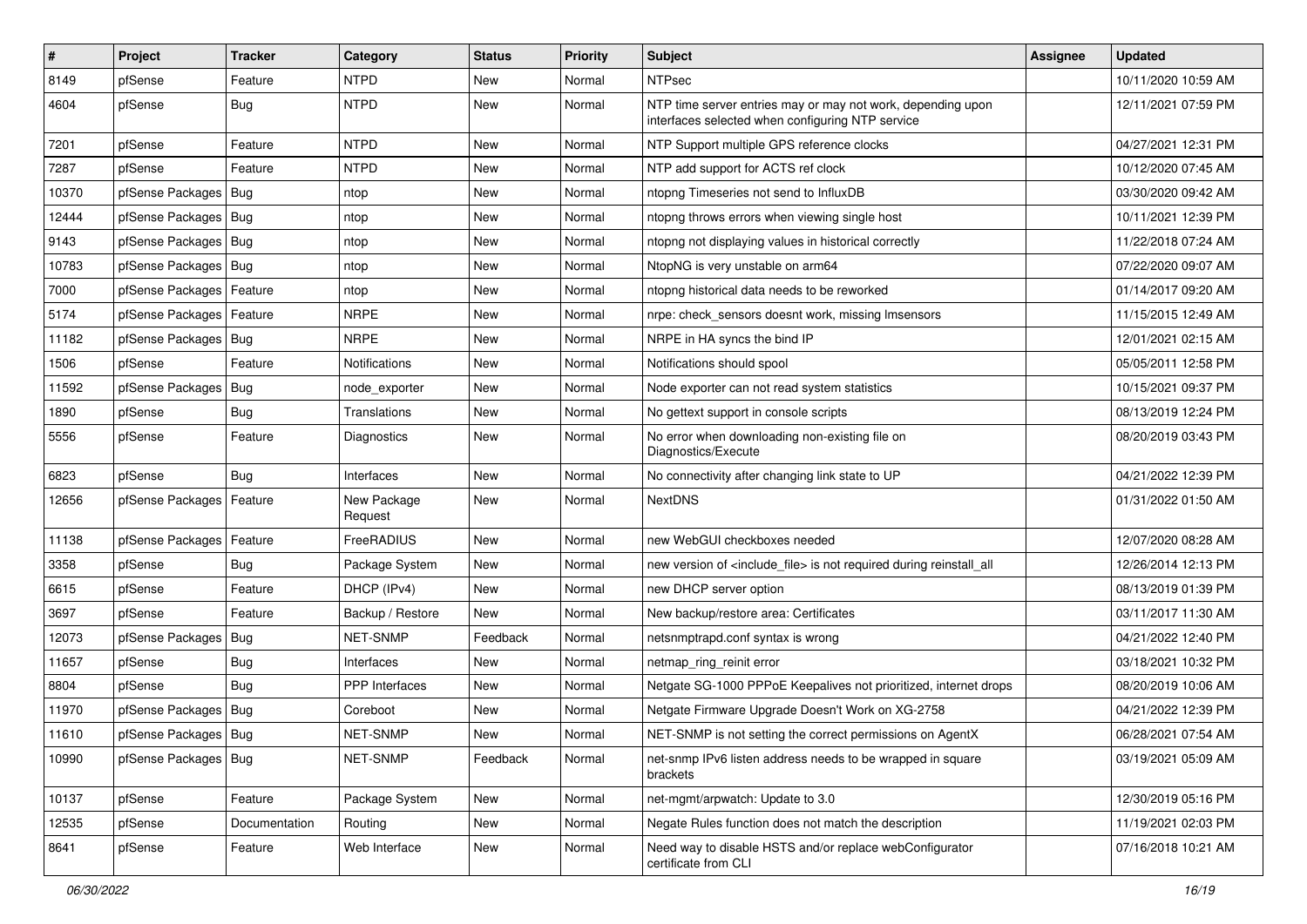| $\vert$ # | Project                | <b>Tracker</b> | Category                                 | <b>Status</b> | <b>Priority</b> | Subject                                                                                                               | <b>Assignee</b> | <b>Updated</b>      |
|-----------|------------------------|----------------|------------------------------------------|---------------|-----------------|-----------------------------------------------------------------------------------------------------------------------|-----------------|---------------------|
| 5510      | pfSense                | Feature        | Package System                           | New           | Normal          | Need a simple way to enable/disable package-installed services                                                        |                 | 04/21/2022 12:39 PM |
| 9179      | pfSense                | Bug            | <b>NAT Reflection</b>                    | <b>New</b>    | Normal          | NAT reflection fix implemented for #8604 is causing WebUI and<br>XMLRPC to fail on slave                              |                 | 03/27/2020 08:01 PM |
| 12400     | pfSense Docs           | Correction     | <b>NAT</b>                               | <b>New</b>    | Normal          | NAT 1:1 documentation - multi-wan information                                                                         |                 | 03/13/2022 12:53 PM |
| 9973      | pfSense Packages       | Feature        | <b>NRPE</b>                              | <b>New</b>    | Normal          | Nagios NRPE package isn't IPv6 capable                                                                                |                 | 12/20/2019 03:15 PM |
| 3696      | pfSense                | Feature        | Backup / Restore                         | New           | Normal          | Multiple items backup/restore                                                                                         |                 | 06/06/2014 02:33 PM |
| 9504      | pfSense                | Bug            | Dynamic DNS                              | New           | Normal          | Multiple Dynamic DNS update notifications for the same interface,<br>not differentiated by the hostname               |                 | 05/07/2019 07:46 AM |
| 12823     | pfSense                | <b>Bug</b>     | DHCP (IPv6)                              | <b>New</b>    | Normal          | Multiple DHCP6 WAN connections PPPoE interface 'defached'<br>status                                                   |                 | 02/18/2022 05:39 AM |
| 11954     | pfSense                | Feature        | <b>IGMP Proxy</b>                        | <b>New</b>    | Normal          | <b>Multicast limits</b>                                                                                               |                 | 05/25/2021 12:36 AM |
| 228       | pfSense                | Feature        | Multi-WAN                                | <b>New</b>    | Normal          | Multi-WAN support with same gateway on multiple WANs                                                                  |                 | 04/11/2015 01:10 AM |
| 8113      | pfSense                | Bug            | Interfaces                               | <b>New</b>    | Normal          | MTU setting on bridge, openvpn clients ignored                                                                        |                 | 12/31/2021 05:55 PM |
| 9621      | pfSense                | Feature        | User Manager /<br>Privileges             | New           | Normal          | More convenient deletion of single user privileges                                                                    |                 | 07/09/2019 03:09 AM |
| 9698      | pfSense                | Bug            | <b>RRD Graphs</b>                        | <b>New</b>    | Normal          | Monitoring graphs do not retain state after auto-refresh                                                              |                 | 08/26/2019 02:09 AM |
| 4688      | pfSense                | Feature        | <b>IPsec</b>                             | New           | Normal          | Missing TFC Traffic Flow Confidentiality support                                                                      |                 | 11/15/2021 12:27 PM |
| 11731     | pfSense                | Bug            | Hardware / Drivers                       | <b>New</b>    | Normal          | Missing support for Realtek USB NICs                                                                                  |                 | 03/30/2021 04:32 AM |
| 13202     | pfSense Packages       | Bug            | pfBlockerNG                              | New           | Normal          | Missing Protocols on IP Feed Groups Advanced Inbound/Outbound<br><b>Firewall Rule settings</b>                        |                 | 05/23/2022 08:58 AM |
| 7747      | pfSense                | Feature        | Console Menu                             | <b>New</b>    | Normal          | Minor UI Tweak: Make hitting enter on the console (esp via SSH)<br>should not log you out, but simply redraw the menu |                 | 08/01/2017 04:03 PM |
| 6926      | pfSense                | Bug            | UPnP/NAT-PMP                             | <b>New</b>    | Normal          | Miniupnp advertising expired IPv6 address                                                                             |                 | 01/15/2022 08:29 PM |
| 7238      | pfSense                | Bug            | Web Interface                            | <b>New</b>    | Normal          | Menu layout broken when using "Hostname in Menu" with long<br>hostnames                                               |                 | 02/21/2017 07:01 AM |
| 12095     | pfSense                | Bug            | Authentication                           | New           | Normal          | Memory leak in pcscd                                                                                                  |                 | 06/01/2022 01:01 PM |
| 9094      | pfSense                | Bug            | Hardware / Drivers                       | Assigned      | Normal          | MBT console settings are not forced to video console                                                                  |                 | 11/07/2018 10:23 AM |
| 12938     | pfSense                | <b>Bug</b>     | IPv6 Router<br>Advertisements<br>(RADVD) | New           | Normal          | MaxRtrAdvInterval would allow stale DNS servers to be deleted<br>faster                                               |                 | 03/12/2022 09:37 AM |
| 12033     | pfSense Packages   Bug |                | pfBlockerNG                              | <b>New</b>    | Normal          | maxmindb and sqlite3 modules not found                                                                                |                 | 10/01/2021 04:42 AM |
| 9464      | pfSense                | Feature        | Interfaces                               | New           | Normal          | Marvell 6000 -- netgate hardware (e.g.: XG-7100, XG-3100) internal<br>switch LACP support                             |                 | 04/08/2019 07:58 AM |
| 13076     | pfSense                | Bug            | Gateway Monitoring                       | New           | Normal          | Marking a gateway as down does not affect IPsec entries using<br>gateway groups                                       |                 | 06/28/2022 12:01 PM |
| 11739     | pfSense Docs           | New Content    | <b>High Availability</b>                 | New           | Normal          | Manual Outbound NAT rules in HA setup                                                                                 |                 | 07/09/2021 08:26 AM |
| 13003     | pfSense                | Bug            | Hardware / Drivers                       | New           | Normal          | Malicious Driver Detection event on ixl driver                                                                        |                 | 06/25/2022 05:00 PM |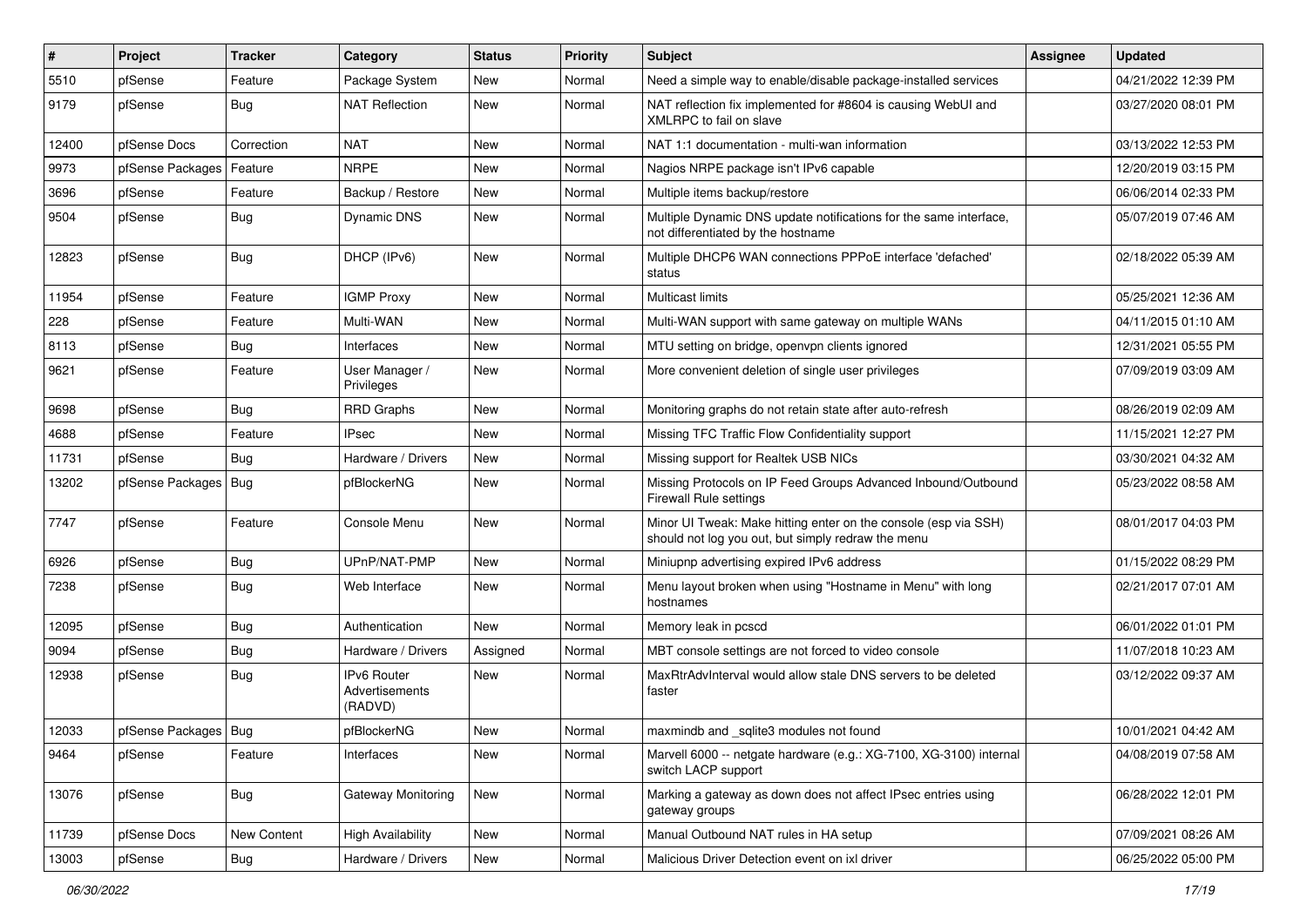| $\vert$ # | Project          | <b>Tracker</b> | Category                                 | <b>Status</b> | <b>Priority</b> | <b>Subject</b>                                                                                       | <b>Assignee</b> | <b>Updated</b>      |
|-----------|------------------|----------------|------------------------------------------|---------------|-----------------|------------------------------------------------------------------------------------------------------|-----------------|---------------------|
| 4798      | pfSense          | Feature        | <b>DNS Resolver</b>                      | <b>New</b>    | Normal          | Make host and domain overrides available to both DNS Resolver<br>and DNS Forwarder                   |                 | 06/29/2015 02:14 AM |
| 8262      | pfSense          | Feature        | IPv6 Router<br>Advertisements<br>(RADVD) | <b>New</b>    | Normal          | Make each prefix flags configurable separately.                                                      |                 | 01/16/2018 12:35 PM |
| 7799      | pfSense          | Feature        | Rules / NAT                              | <b>New</b>    | Normal          | Make an ajax call to toggle logging by clicking on the logging icon<br>next to a rule                |                 | 08/13/2019 09:40 AM |
| 3288      | pfSense          | Feature        | Rules / NAT                              | <b>New</b>    | Normal          | Macros for Interface Networks on Outbound NAT rule Source<br>drop-down                               |                 | 08/21/2019 11:02 AM |
| 2965      | pfSense          | Feature        | Rules / NAT                              | <b>New</b>    | Normal          | Mac Firewalling                                                                                      |                 | 04/24/2013 12:02 PM |
| 13053     | pfSense Packages | Bug            | <b>ACME</b>                              | <b>New</b>    | Normal          | LoopiaAPI error handling                                                                             |                 | 05/05/2022 10:58 AM |
| 6481      | pfSense          | Bug            | <b>IPsec</b>                             | <b>New</b>    | Normal          | loading EAP RADIUS method failed                                                                     |                 | 03/24/2020 04:25 PM |
| 11412     | pfSense          | <b>Bug</b>     | Interfaces                               | <b>New</b>    | Normal          | LLDPD Package Doesn't Work with Switchports                                                          |                 | 02/12/2021 08:12 PM |
| 10502     | pfSense Packages | Bug            | lldpd                                    | In Progress   | Normal          | LLDP spamming errors on Netgate XG-7100                                                              |                 | 04/21/2022 12:39 PM |
| 9038      | pfSense          | Feature        | Logging                                  | New           | Normal          | Live view of any log file                                                                            |                 | 08/19/2019 02:55 PM |
| 1848      | pfSense          | Bug            | <b>Traffic Shaper</b><br>(Limiters)      | Confirmed     | Normal          | Limiters after policy routing has taken place do not behave correctly                                |                 | 10/25/2014 09:18 PM |
| 12084     | pfSense Packages | Bug            | <b>FRR</b>                               | <b>New</b>    | Normal          | libfrr.so.0 error on SG-1100                                                                         |                 | 06/26/2021 08:22 AM |
| 8346      | pfSense          | Feature        | <b>IPsec</b>                             | <b>New</b>    | Normal          | Let pFSense act as an IPSec XAuth VPN Client                                                         |                 | 02/23/2018 07:39 AM |
| 12283     | pfSense          | Bug            | Authentication                           | New           | Normal          | LDAP/RADIUS authentication servers configuration does not allow<br>source IP address to be specified |                 | 08/20/2021 01:15 AM |
| 12726     | pfSense          | <b>Bug</b>     | Authentication                           | <b>New</b>    | Normal          | LDAP select container button auto populate                                                           |                 | 01/25/2022 01:48 PM |
| 11772     | pfSense Plus     | Feature        | Multi-WAN                                | <b>New</b>    | Normal          | Layer 2 Tunnel Bonding Capability                                                                    |                 | 06/05/2021 03:27 PM |
| 10271     | pfSense          | <b>Bug</b>     | Web Interface                            | <b>New</b>    | Normal          | Large number of VLAN/LANs make "Interfaces" menu hard to<br>access                                   |                 | 02/20/2020 04:46 AM |
| 2504      | pfSense          | Feature        | <b>LAGG Interfaces</b>                   | <b>New</b>    | Normal          | lagg enhancements                                                                                    |                 | 01/08/2021 12:17 PM |
| 3962      | pfSense Packages | Bug            | ladvd                                    | Confirmed     | Normal          | LADVD interface handling issues with lagg and bridge                                                 |                 | 12/05/2016 01:59 PM |
| 11761     | pfSense          | Bug            | L2TP                                     | <b>New</b>    | Normal          | L2TP/IPsec VPN: PPP LCP negotiation occurs before user<br>authentication                             |                 | 03/31/2021 04:52 AM |
| 33        | pfSense          | Todo           | User Manager /<br>Privileges             | <b>New</b>    | Normal          | L2TP users integration with user manager                                                             |                 | 02/06/2016 04:53 AM |
| 7563      | pfSense          | Feature        | L <sub>2</sub> TP                        | <b>New</b>    | Normal          | I2tp Suggestion: consider allowing IP/Subnet for the user.                                           |                 | 08/21/2019 10:52 AM |
| 1667      | pfSense          | Bug            | L <sub>2</sub> TP                        | <b>New</b>    | Normal          | L2TP server does not respond properly from a CARP VIP                                                |                 | 12/11/2021 07:43 PM |
| 11556     | pfSense          | Bug            | Rules / NAT                              | New           | Normal          | Kill all states associated with a NAT address                                                        |                 | 03/19/2021 10:29 AM |
| 10544     | pfSense          | <b>Bug</b>     | User Manager /<br>Privileges             | New           | Normal          | It's not possible to add a user to group operator using the gui                                      |                 | 04/21/2022 12:39 PM |